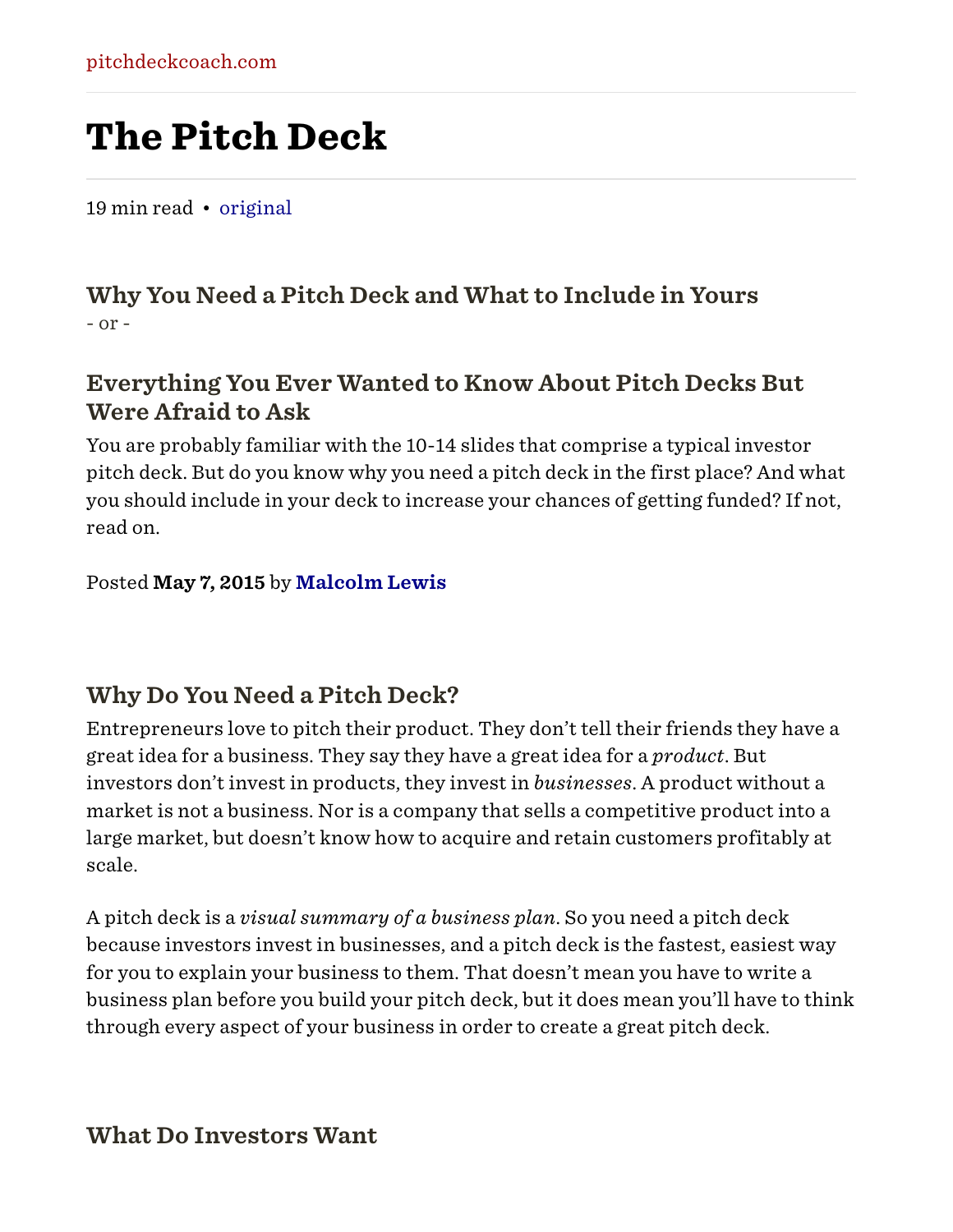#### to See in Your Pitch Deck?

To answer this question you need to understand what investors are trying to accomplish when they read or listen to your pitch deck. But before we get into that, let's pause for a second to consider what you're up against.

Here's some recent data from Andreessen Horowitz (a16z), one of the hottest VC firms in Silicon Valley right now. Each year, 3,000 startups approach a16z with a "warm intro" from someone the firm knows (read [Pitching Hacks](http://venturehacks.wpengine.com/wp-content/uploads/2009/12/Pitching-Hacks.pdf) for more advice on warm intros). A16z invests in 15 of those 3,000 startups. Which means they say "yes" to one in every 200 pitches, and "no" to the other 199. So the odds are against investors saying yes to your pitch. But don't despair. Approximately 4,400 startups *did* get funding in 2014 so it can be done.

So what do you think investors are looking for in those one-in-200 odds-defying pitches? Here's a clue: they are *investors*. So, like any investor, they are evaluating your pitch in two areas:

- 1. Return: The potential return (aka upside) on an investment in your business
- 2. Risk: The risks that might prevent them from getting that return on their investment

An investor's job is to find businesses that offer the highest return on investment with the least risk. Your job is to convince them that your business offers a greater return, with less risk, than all the other businesses they are looking at.

Regarding return, remember that most investors are looking for at least a 10-20x return on their investment in a business. (And in their dreams, they are hoping you will be the next Google or Facebook or Uber and drive a 1,000x return.) So you need to convince them that you can grow your valuation at least 10-20x from its current baseline.

Setting tech bubble valuations aside, business valuations are typically driven by revenue and profit multiples, so you need to show how your product will dominate a huge market and generate the revenue and profit growth required to drive a 10- 20x increase in the value of your business.

Regarding risk, understand that when investors read or listen to your pitch deck they are trying to assess your investment risk in three key areas:

- 1. Market Risk: Are you addressing a large, growing market?
- 2. **Product Risk**: Can you build a compelling product with sustainable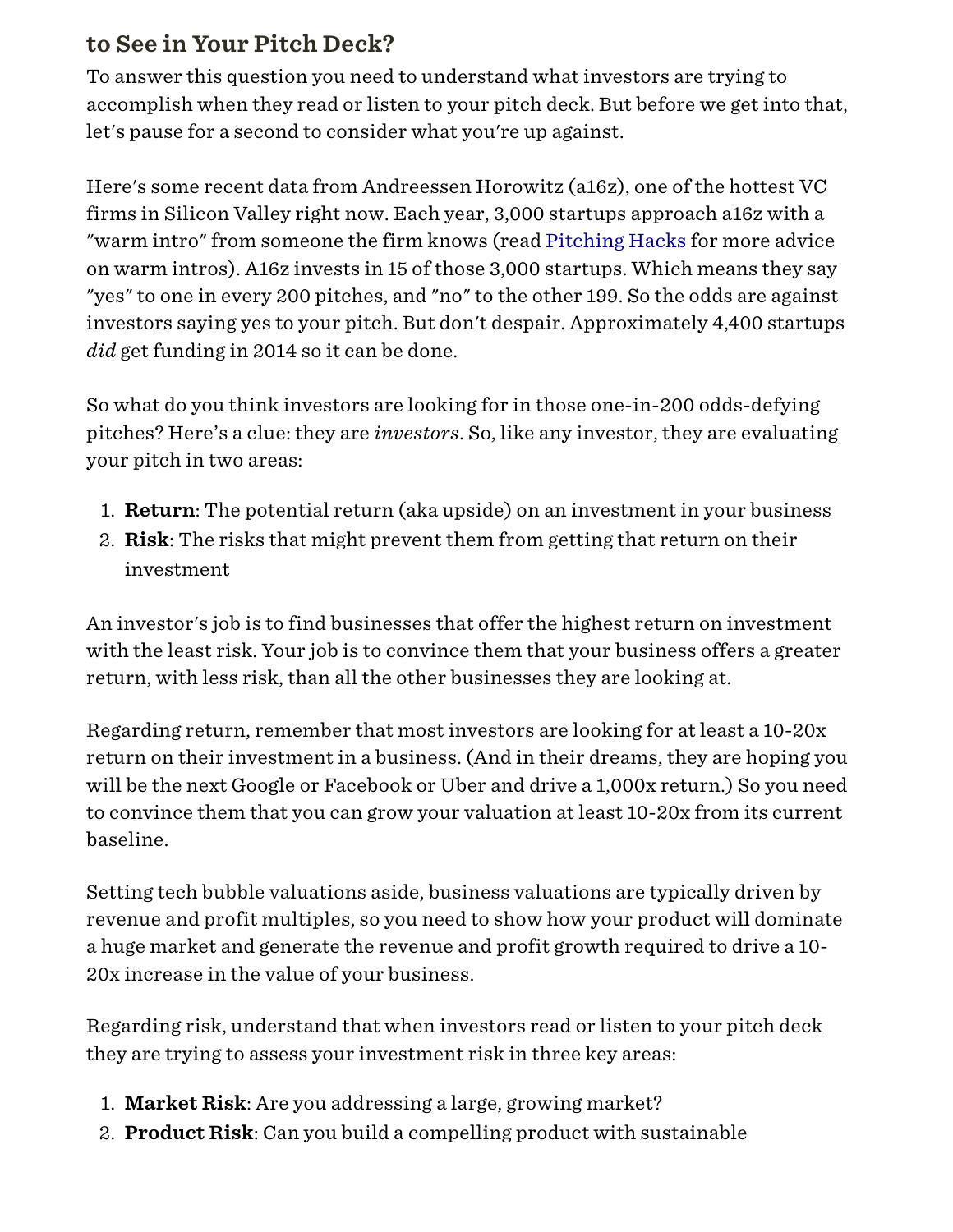competitive advantages?

3. Execution Risk (aka Team Risk): Can your team acquire and retain new customers profitably, at scale, and transform your opportunity into a substantial long-term business?

*Market failure* is usually driven by a product in search of a market that doesn't exist ("the dogs don't like your dog food") or is too small to be interesting to investors (i.e. there's not enough potential revenue to generate the 10-20x return they want). Startups led by engineers can often fall into this trap.

*Product failure* is typically driven by a product that is not useful, not usable, or simply not competitive.

*Execution failure* is generally driven by some combination of inexperienced leadership, ineffective sales and marketing, and poor financial management.

Note that some initial *traction* (e.g. several months of accelerating customer adoption and revenue growth) can go a long way toward minimizing market, product and execution risk for many investors. It will certainly greatly increase your chances of getting funded. More on traction later.

### What Should You Include in Your Pitch Deck?

Now let's take a look at what you should include in your deck and why. First, remember that your pitch deck is a visual summary of your business. So it needs to address every aspect of your business that you might include in a business plan.

There are many opinions on exactly what 10-14 slides should be included in a pitch deck, and in what sequence. For the sake of argument we'll use the slide titles and sequence (flow) I use in a [sample pitch deck](http://www.slideshare.net/PitchDeckCoach/the-ultimate-pitch-deck-template-by-pitchdeckcoach) I have created for my pitch deck coaching business. I'll use screenshots from the current version of this deck to illustrate some of the information you should consider including on each slide of your deck.

Before we get into details, here's the outline:

- 1. **Cover:** Announce your big idea. The one thing you do better than anyone else. You have 10 seconds to engage your audience.
- 2. **Summary:** Summarize the highlights of your business/investment opportunity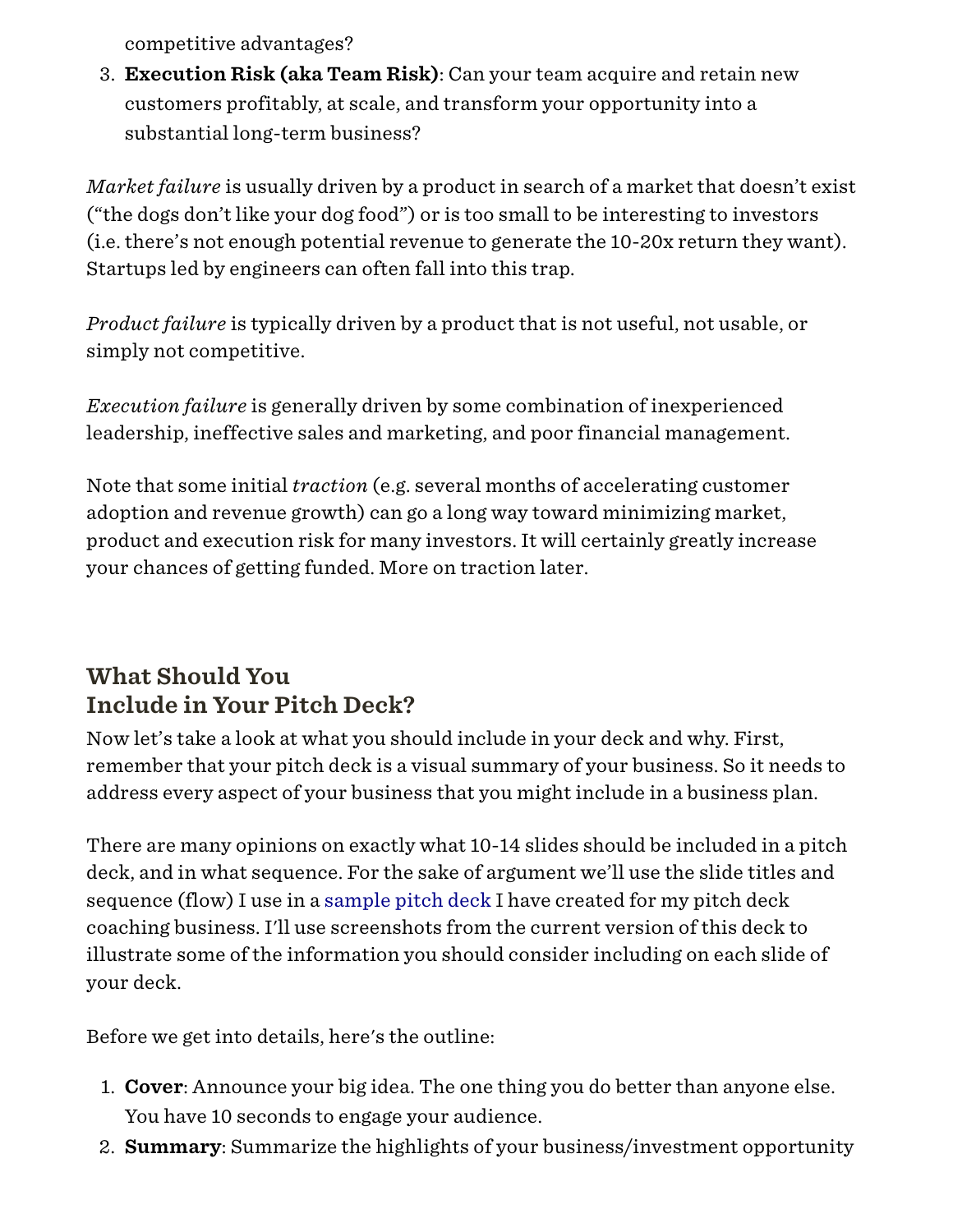as a teaser.

- 3. Problem: The problem you solve, who you solve it for, and the reasons why your target customer/users are frustrated with current solutions.
- 4. Solution: How you solve the problem and the benefits of your solution.
- 5. Product: Your product and how it works in three simple steps.
- 6. Business Model: How you make money.
- 7. Market Opportunity: How much money you could make if you dominate your target market.
- 8. Competition: Your competitors and why your product is better than theirs.
- 9. Growth: How you will acquire and retain customers, profitably, at scale, and keep your product competitive.
- 10. **Traction**: Tangible proof that your customers love your product and are happy to pay for it.
- 11. Financials: Your current best guess of how much money you will make in the next 3-5 years.
- 12. **Team**: The team that has the experience and expertise to transform your opportunity into a large, profitable business.
- 13. Funding: How much money you need and what you will do with it.
- 14. **Summary:** Summarize the highlights of your business/investment opportunity as a closer.
- 15. Appendix: Not mandatory, but feel free to include a few slides with positive press mentions, happy customer quotes, a summary of your technology stack, your detailed financial model, etc.

Okay, so that's the pitch deck outline. Now let's take a look at each individual slide and highlight some of the important things you should include. (Note that you can find these slides on [Slideshare](http://www.slideshare.net/PitchDeckCoach/the-ultimate-pitch-deck-template-by-pitchdeckcoach) if you want to see the entire deck without my notes.)

### How Much Content Do You Need on Each Slide?

Note that you'll need two version of your pitch deck. The "read me" version and the "listen to me" version. Many investors will want to see your deck *before* they agree to meet you. This means your "read me" version needs more detail so it can stand alone. Your "listen to me" version is the one you use when you can present in person. You need fewer details on your slides because you replace them with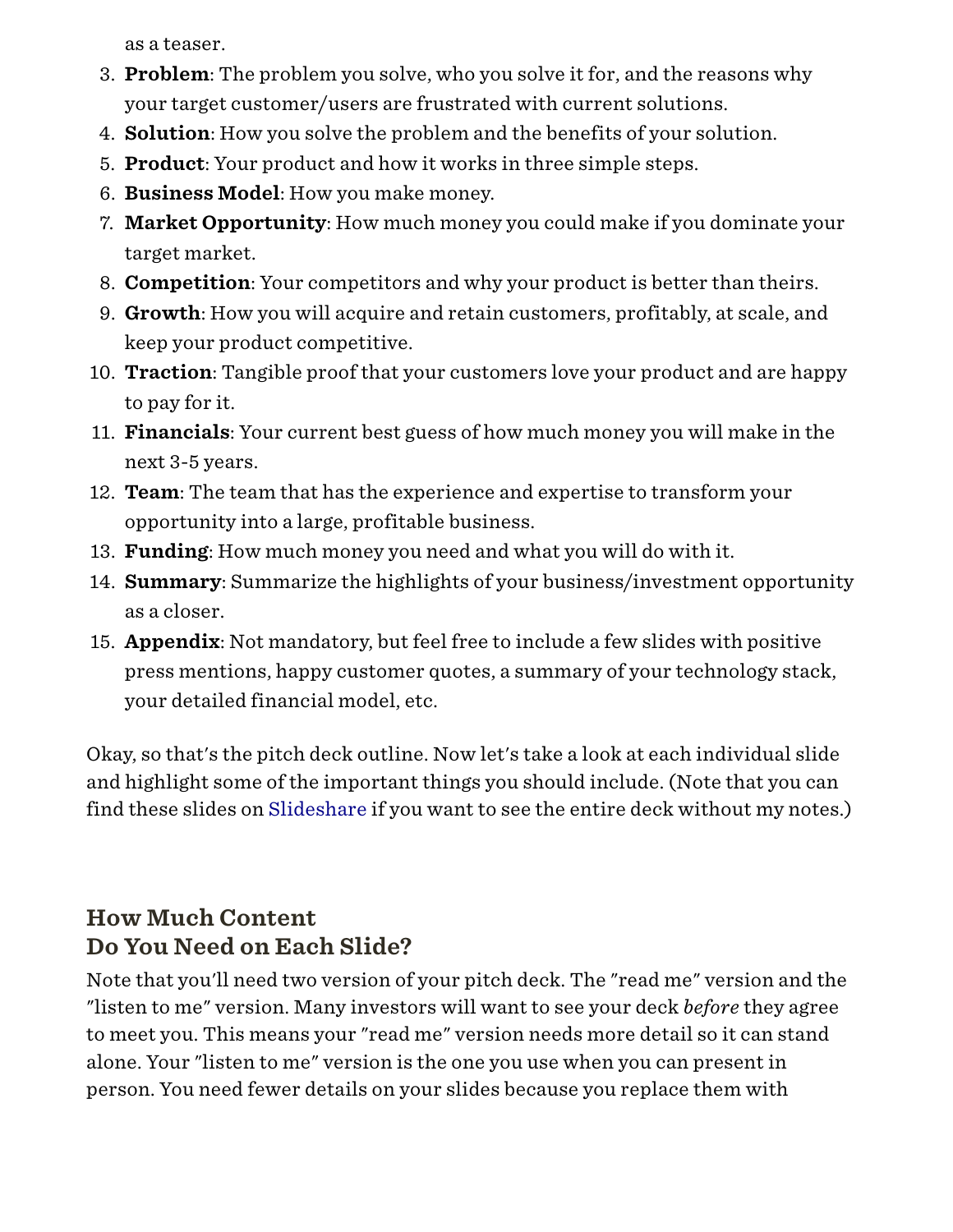speaking points. This ensures that investors spend more time listening to you and less time reading your slides. Think Steve Jobs, the Zen master of the "listen to me" pitch.

You can find some great examples of founders giving their "listen to me" pitches on the various incubator websites such as [Techstars](http://www.techstars.com/breaking-down-pitches-an-interactive-video-by-flixmaster/). Just remember that these decks are their "listen to me" versions. In case it's not obvious, you should start with your "read me" version and then edit out the detail as required to create your "listen to me" version.

### Cover Slide

Use this slide to introduce your big idea. Your goal is to grab the investor's attention in the first 10 seconds so you have their attention for the next 20 minutes. Describe what you do in a simple declarative statement. Eg: "Mint is a quick and easy way to track your spending online." Or use a well-known company as a comparison. Eg: DogVacay is "AirBnB for dogs."

Include a statement of the primary benefit for your primary customer/user if you like. And add a simple image if it reinforces your big idea without distraction.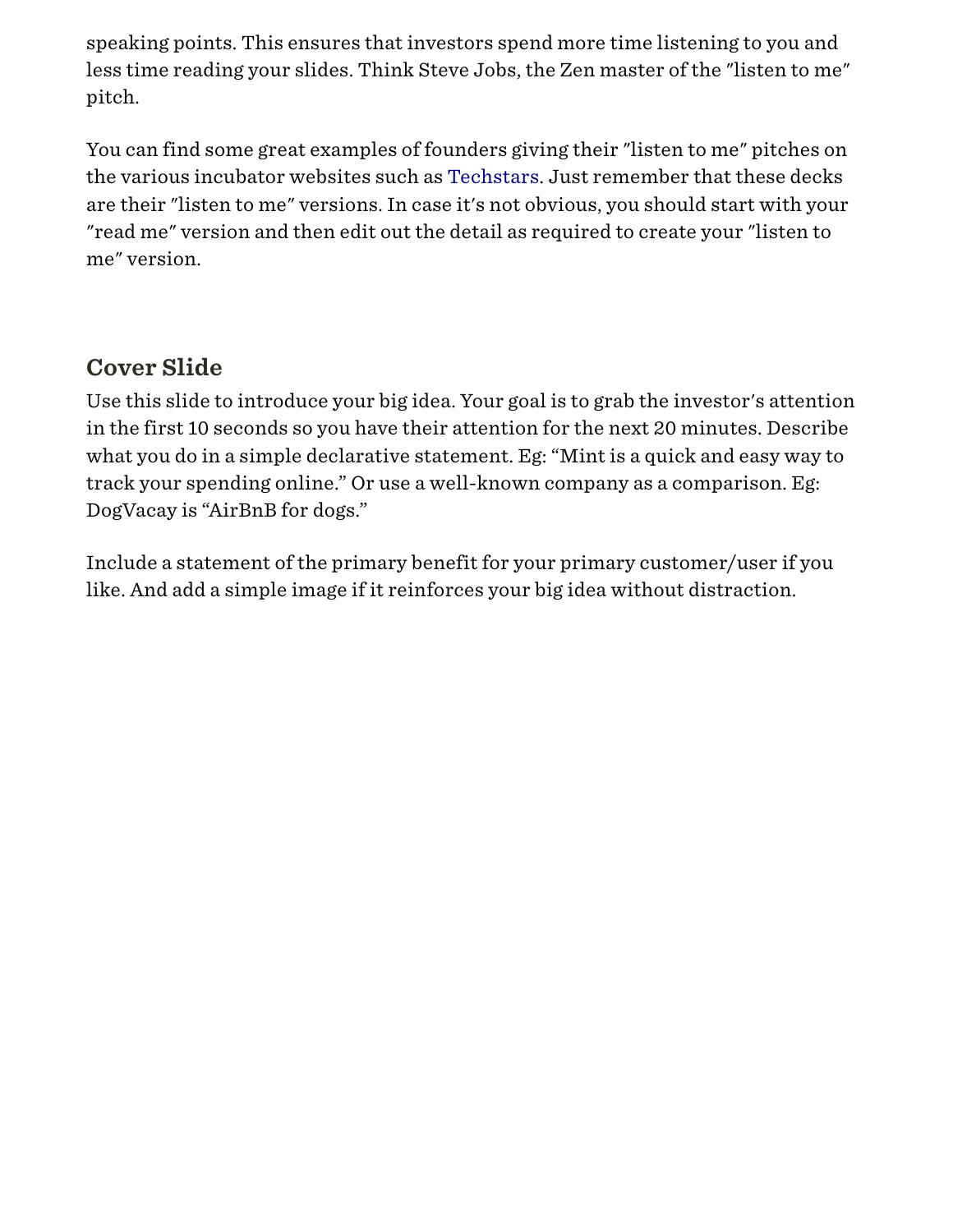

### Summary Slide

Summarize the highlights of your business opportunity before you go any further. There's no reason to make investors wait until the end of your presentation. In fact, without this summary they might not bother reading or listening through to the end at all. Why not give them something to look forward to instead? Remember, they are looking for investments that provide maximum return with minimum risk. So make sure you emphasize the upside potential of your business opportunity and explain how you have minimized market, product and execution risk.

Nothing says "fundable" like traction. It provides instant validation of your business and gives you instant credibility. With traction, investors will assume everything you say is probably true. Without traction, investors will assume everything you say is probably not true. Or at least unproven. So if you have any traction make sure you highlight it right here.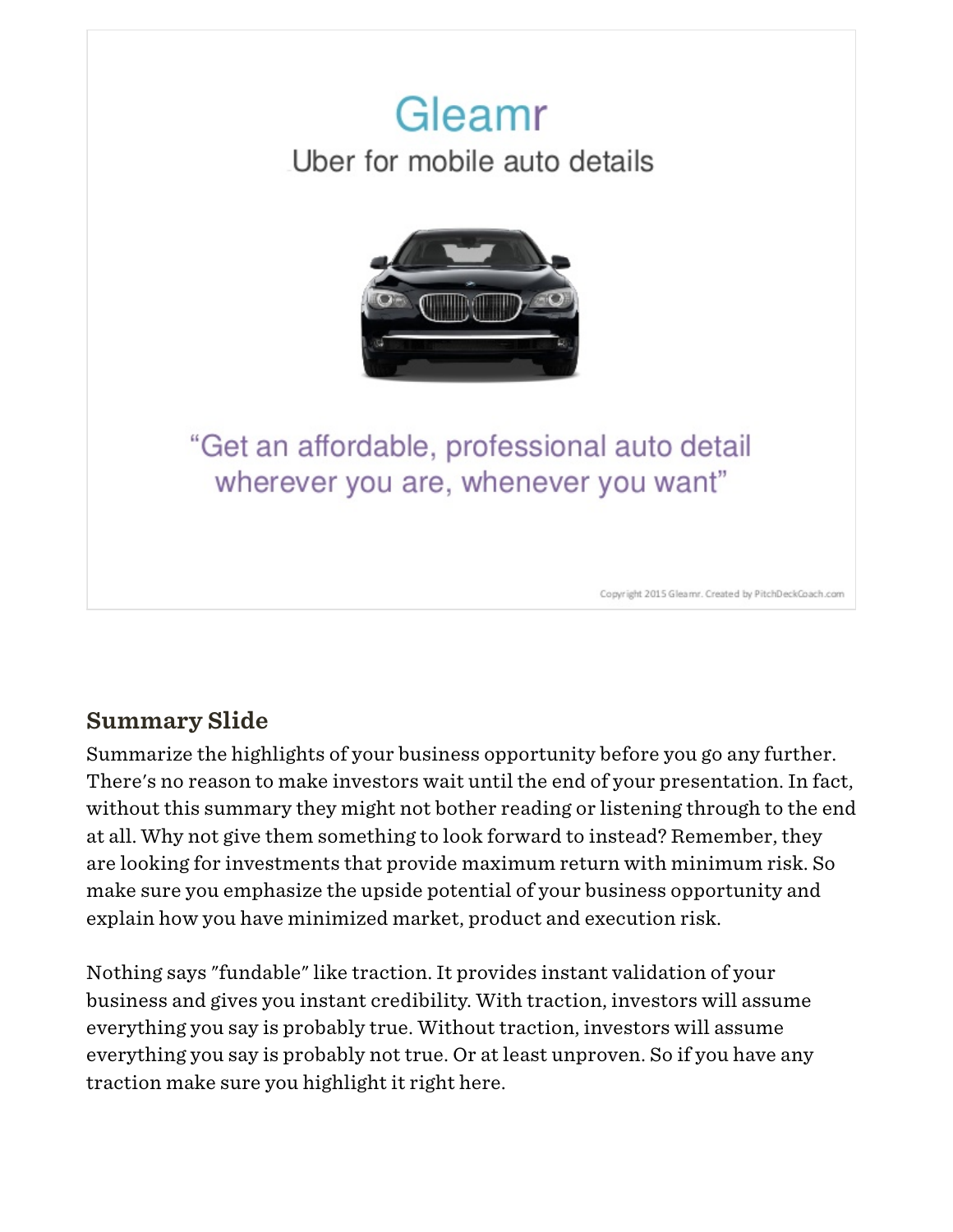# **Summary**

Big Opportunity: First mover in \$36B US auto detail market Strong Team: Deep market/technology/execution experience Sustainable Technology Advantage: 2 patents pending Significant Traction: 1,600 detailers, 16,000 users, \$162K/mo Seeking \$2M Series to achieve \$6M run rate

### Problem Slide

Explain the problem you solve (or the unmet need you address) in simple terms that any investor can understand. Identify the people who are dealing with this problem. These are your target customers and users. (Users use. Customers pay. For example, people searching for golf clubs on Google are Google users. Companies that advertise on Google are Google customers.)

How painful is the problem? Is it a must-solve problem or a nice-to-solve problem? Is it the number one problem for your target customers and users, or a minor irritation? How do your target customers and users solve this problem today? Manually? Or with some older generation technology? And what are the issues with these current solutions (your competitors) that create the opportunity for a new solution like yours? Is your problem obvious? If not, what proof do you have that it exists?

Copyright 2015 Gleamr. Created by PitchDeckCoach.com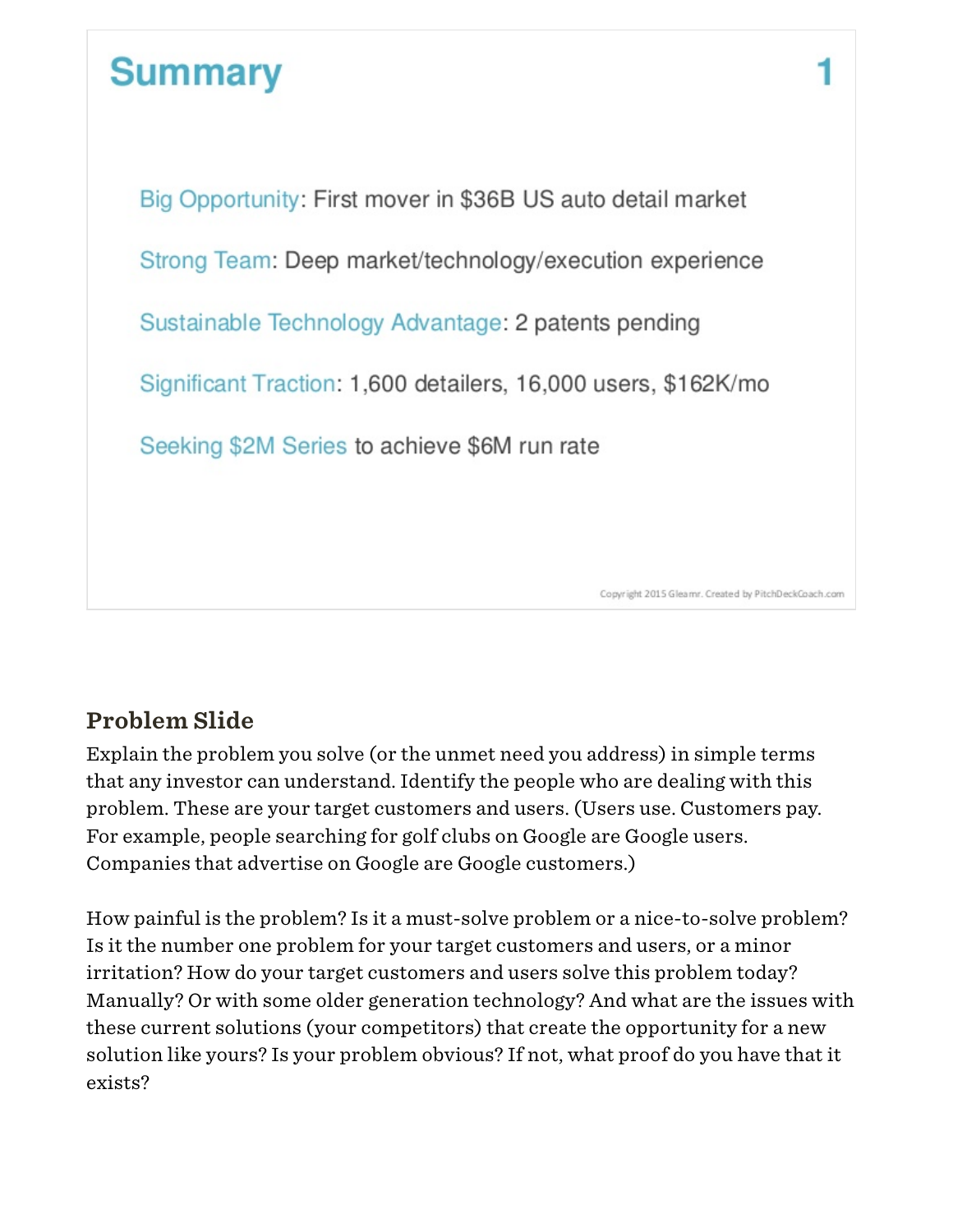Note that your Problem slide is the setup for your Solution slide and, later, your Competition slide.

![](_page_7_Figure_1.jpeg)

#### Solution Slide

In your Problem slide you should have explained, or at least hinted at, how your target customers and users have been solving their problem before you came along. And you should have discussed or listed the issues (your target customers' frustrations) with those current solutions.

Now it's time to describe your solution. Again, use simple language. What is it? An app? A website? A device? What does it do? And what are the major benefits of your solution for each of your target customers and users? Ideally, those benefits are derived from features that address the issues with current solutions that you identified earlier. So if current solutions are slow, expensive and difficult to use then what is your solution? Hopefully easier to use, faster and less expensive. That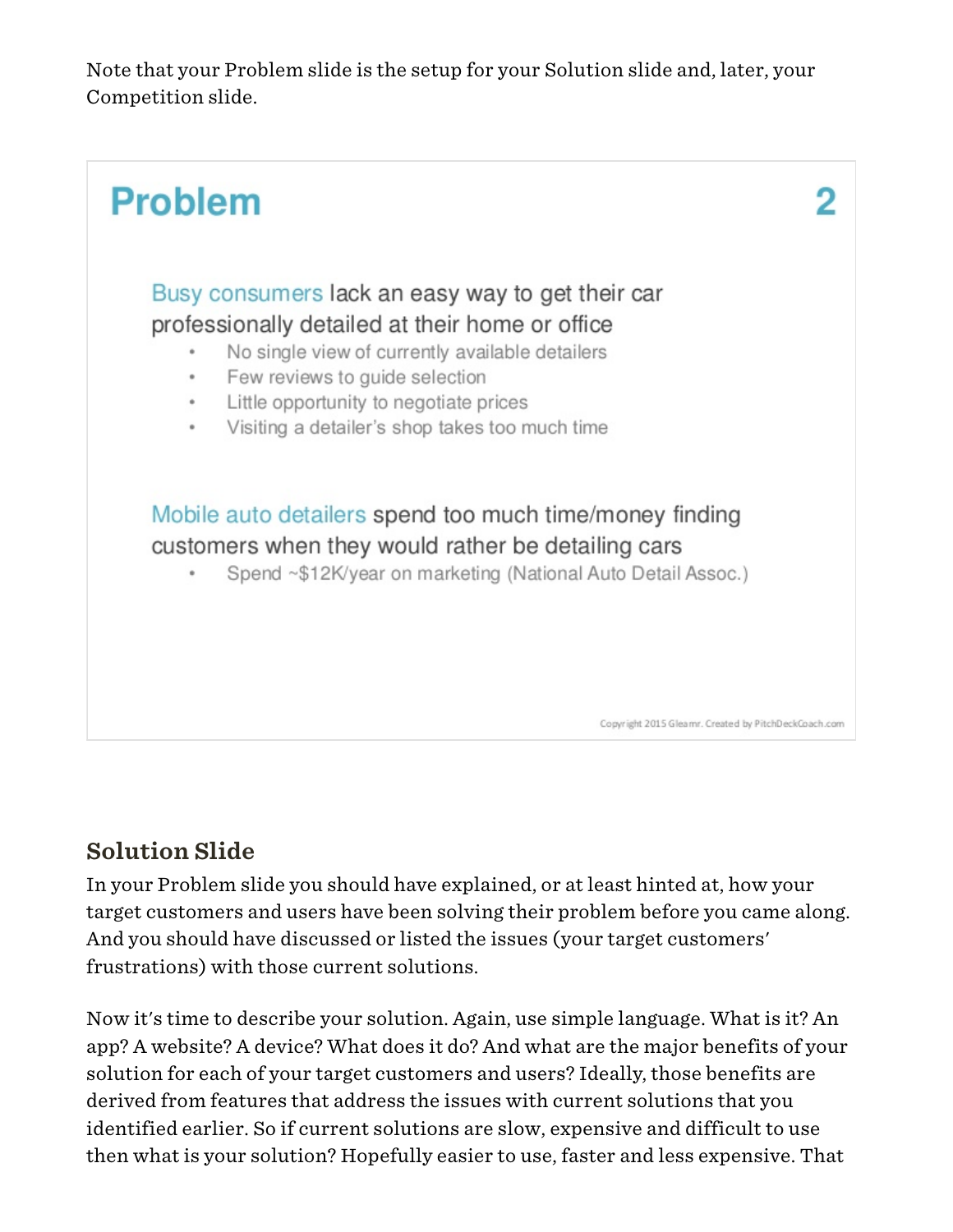of course begs the next question, which is by how much? How *much* easier to use? How *much* faster? How *much* cheaper? Enough for your target customers and users to care?

![](_page_8_Figure_1.jpeg)

### Product Slide

In your Solution slide you described the "what" and "why" of your product. What it is, what it does and why your target customers and users will care enough to stop using current solutions and switch to your solution. Now you need to make your product more tangible to investors. One simple way to do that is to explain the "how."

Because it's simple, I like to show how a product works in three easy steps. Remember to show your product user experience for each customer and user identified in your Problem slide. Note that you don't need to do a demo here. Screenshots (or video) are fine and have the additional benefit of never crashing in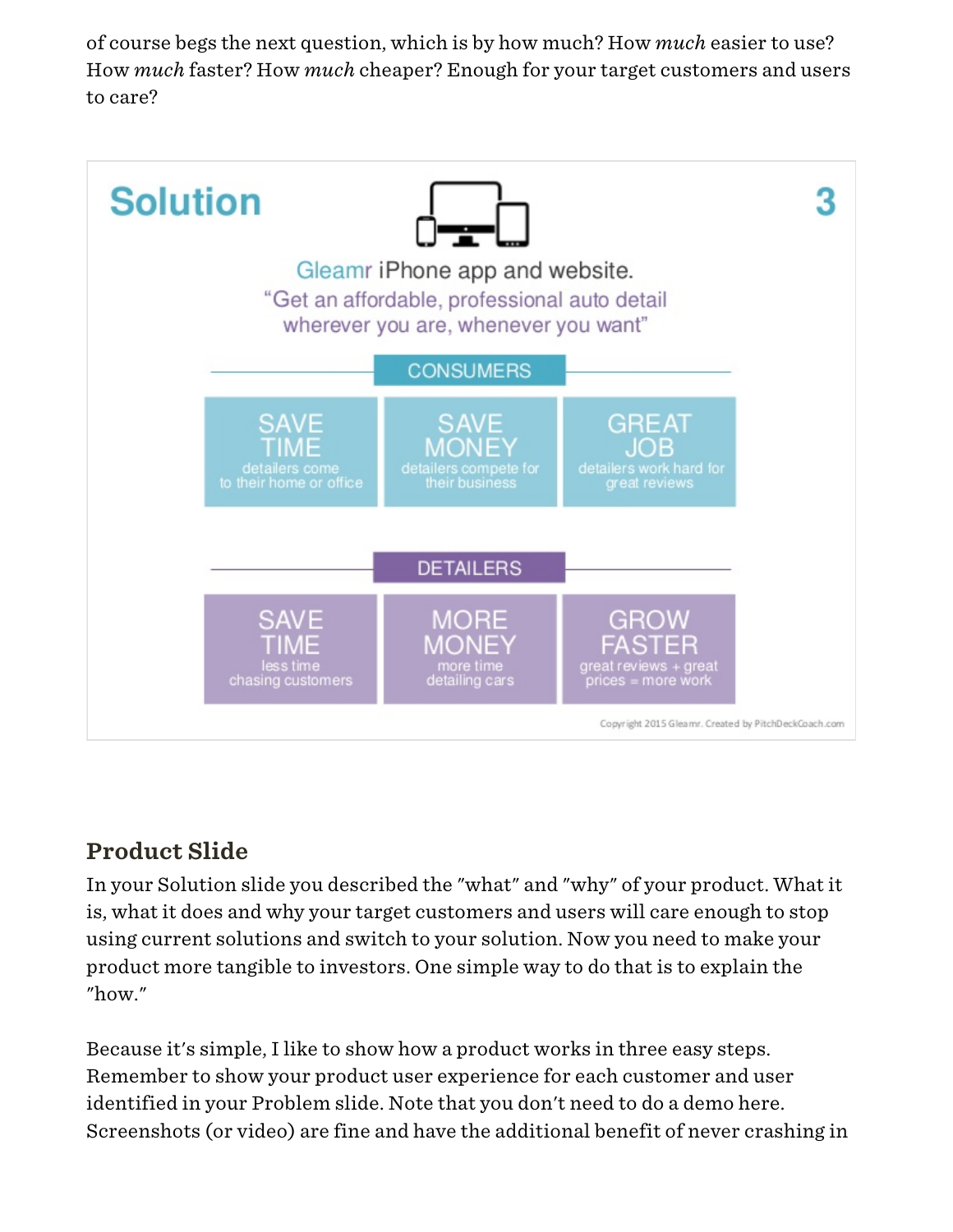front of investors. And they work great for investors who are skimming through your deck while standing alone in line at Starbucks.

Your Product slide is also a great place to highlight any technology patents you might have been granted or have in the works. If your patents are really important, and will prevent competitors from copying critical aspects of your solution (think Overture's patent on pay-per-click advertising), then you might even want to add a dedicated Technology slide. Regardless, describe your patents briefly, explain where they fit into your solution (are they core or peripheral?) and mention their filing status.

![](_page_9_Figure_2.jpeg)

#### Business Model Slide

Now it's time to explain how you make money. Keep it simple. Focus on the primary revenue model you will actually use to monetize your customers rather than a laundry list of potential revenue streams. Investors generally prefer active revenue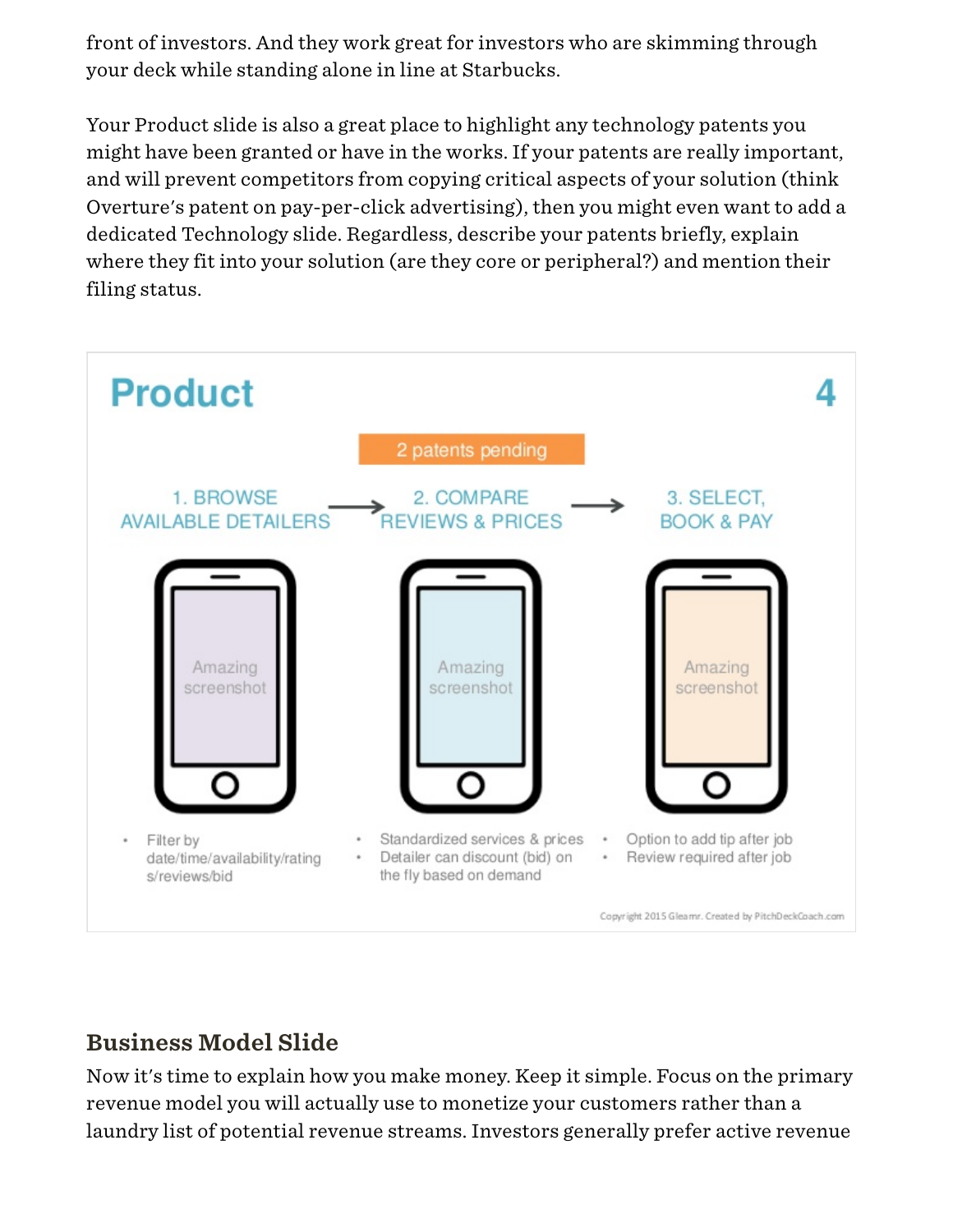streams (customers paying for the use of a product or service) to passive revenue streams (eg: advertising or affiliate revenues) unless the passive revenue stream is attached to a *very* sticky free product like Google or Facebook. Investors generally like *recurring* revenue streams like monthly or annual subscriptions.

If possible, provide some proof that your target customers are willing to pay your price. A growing base of paying customers would be ideal proof. But a quote from a prospect is better than nothing if you have not yet launched.

Your Business Model slide should segue nicely into your Market Opportunity slide where you'll show how much money you could make if you dominate your target market. Your pricing model will drive the bottom up version of your Market Opportunity slide.

![](_page_10_Figure_3.jpeg)

### Market Opportunity Slide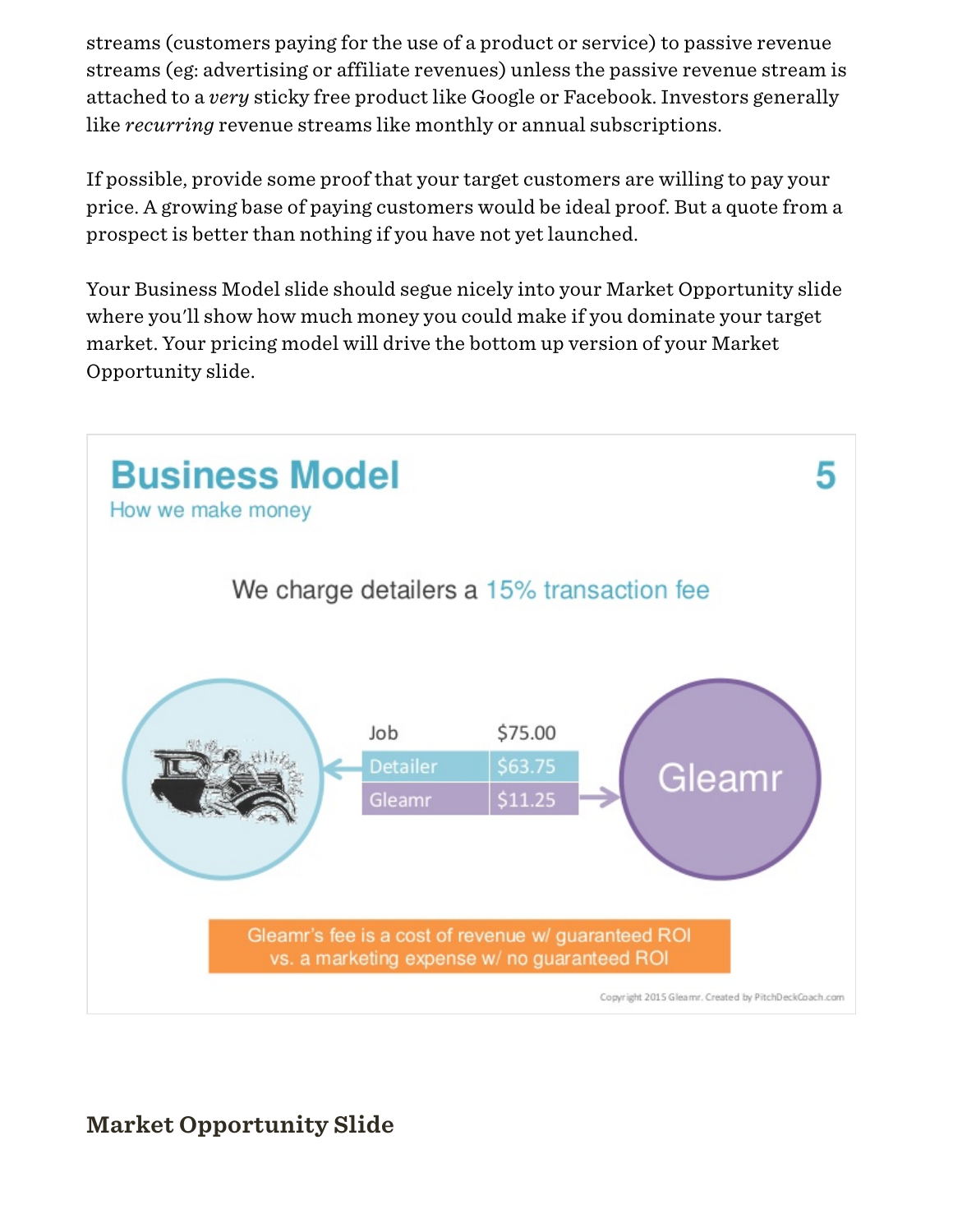Your market is the collection of people who will pay you to use your product or service. Many investors like to see both a top-down and a bottom-up analysis. I think the bottom up analysis is generally more credible. If you only pick one version, I suggest you choose bottom up.

A typical top-down analysis shows the following three market sizes. Be sure to reference the most credible sources available for your top down market sizing numbers. I suggest you don't use global numbers unless you expect to be a global business within your first few years. Include growth rate (CAGR) data if you can. Investors would rather invest in a market that is growing versus a market that is stagnant or shrinking.

- 1. Total Addressable Market (TAM): All the people who *could* use your product or service. eg: All auto detail customers in the US.
- 2. Serviceable Addressable Market (SAM): The subset of your TAM who are *likely* to use a product like your *current* product. eg: All *mobile* auto detail customers in the US.
- 3. Serviceable Obtainable Market (SOM): The subset of your SAM that you can reasonably obtain in the next 3-5 years. Aka your realistic market share. eg: 10- 20% of all mobile auto detail customers in the US.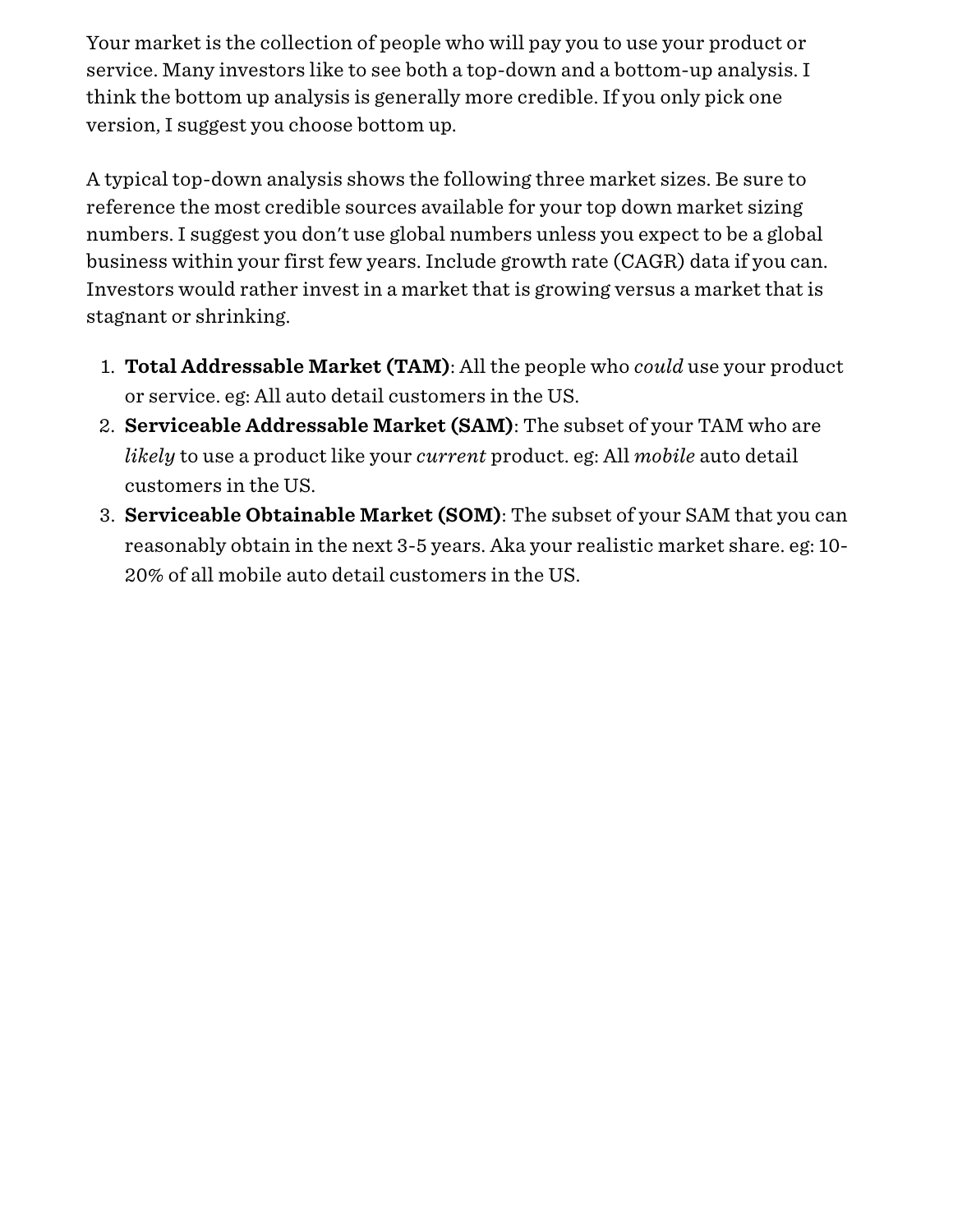![](_page_12_Figure_0.jpeg)

Be sure to reference any external forces, such as new technologies or new legislation, that could accelerate the growth of your market or extend its life. This helps investors answer the "why now" question.

A bottom up analysis uses simple math to size your market opportunity. How many people could buy your product each year? And how much would they pay? This analysis lays out your two basic assumptions for investors: 1) The number of customers (or customer transactions); and 2) The average price paid per customer (or transaction) per year for your product. Hopefully investors will agree that your assumptions are reasonable. I prefer to round big numbers to make them easier to process and remember.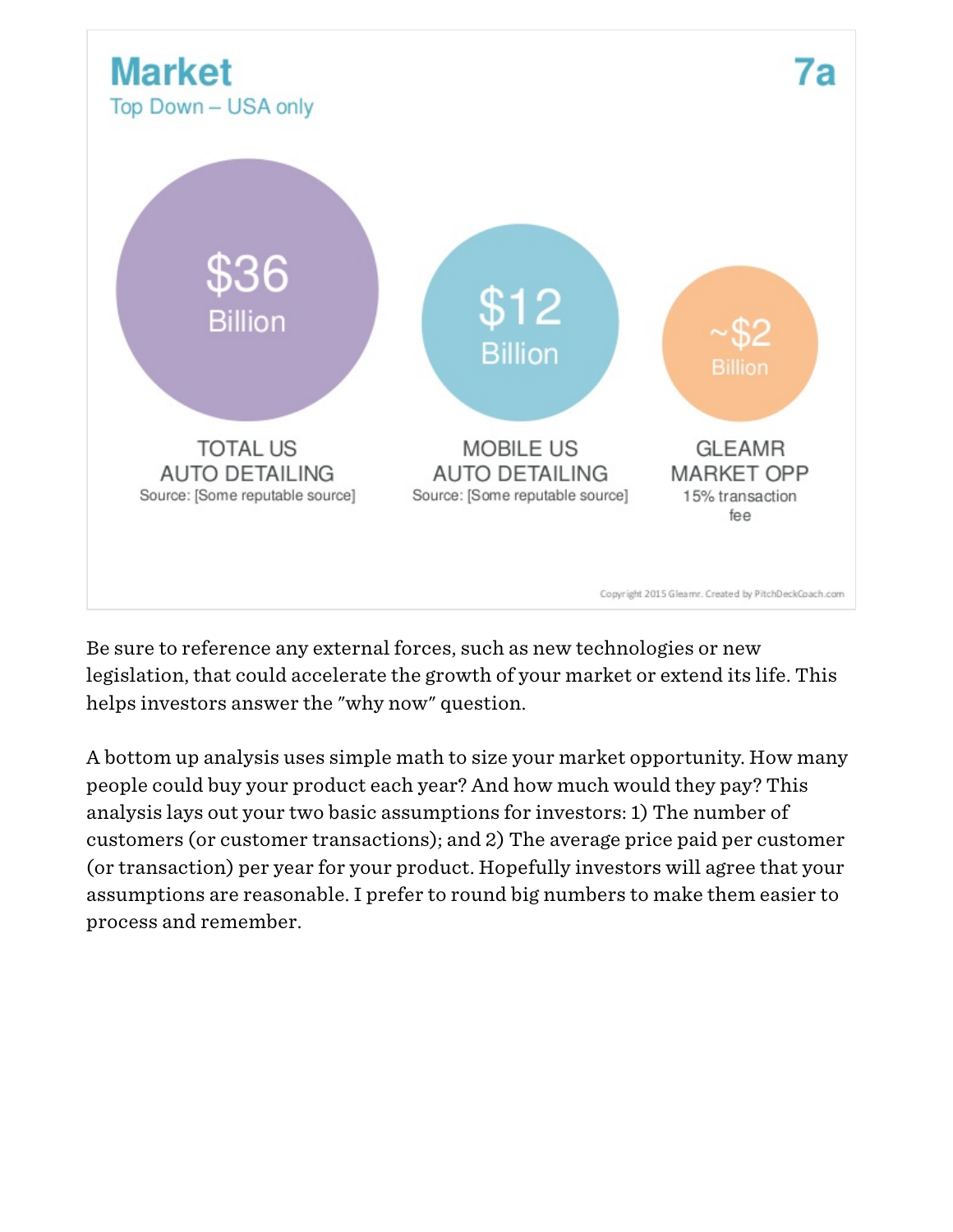| US Autos on the Road <sup>1</sup>        | 270 Million                                                                                                          |
|------------------------------------------|----------------------------------------------------------------------------------------------------------------------|
| Total Detailed @ 33% <sup>2</sup>        | 90 Million                                                                                                           |
| Total Mobile $@33\%$ <sup>3</sup>        | 30 Million                                                                                                           |
| Mobile Details per Auto per Year         | 6                                                                                                                    |
| Total Mobile Detailed per Year           | 180 Million                                                                                                          |
| Average Mobile Detail Price <sup>4</sup> | \$75                                                                                                                 |
| Total Mobile Detail Sales per Year       | $~514$ Billion                                                                                                       |
| Gleamr Opp. per Year @ 15%               | $~\sim$ \$2 Billion                                                                                                  |
|                                          | 1. [Some reputable source]<br>2. [Some reputable source]<br>3. [Some reputable source]<br>4. [Some reputable source] |
|                                          | Copyright 2015 Gleamr. Created by PitchDeckCoach.com                                                                 |

### Competition Slide

This is where many pitch decks fall short. Your Competition slide is critical for most investors and yet many startups do a very poor job of differentiating their product/solution. Remember that investors are looking to minimize both market risk and product risk. It's easy to identify a large, growing market, but much harder to build a product that is so much better than current solutions that the majority of your target customers and users will switch from those current solutions to your product.

Don't make the mistake of saying you have no competitors. You will lose credibility fast. A market with no competitors suggests to investors that your market doesn't exist or is too small to be worth pursuing. You *must* identify your competitors and you *must* provide at least 1-2 reasons why your product is better than them.

Bear in mind that you will typically have both *direct* and *indirect* competitors. Be sure to identify both. Google, for example, competes directly with Microsoft (Bing),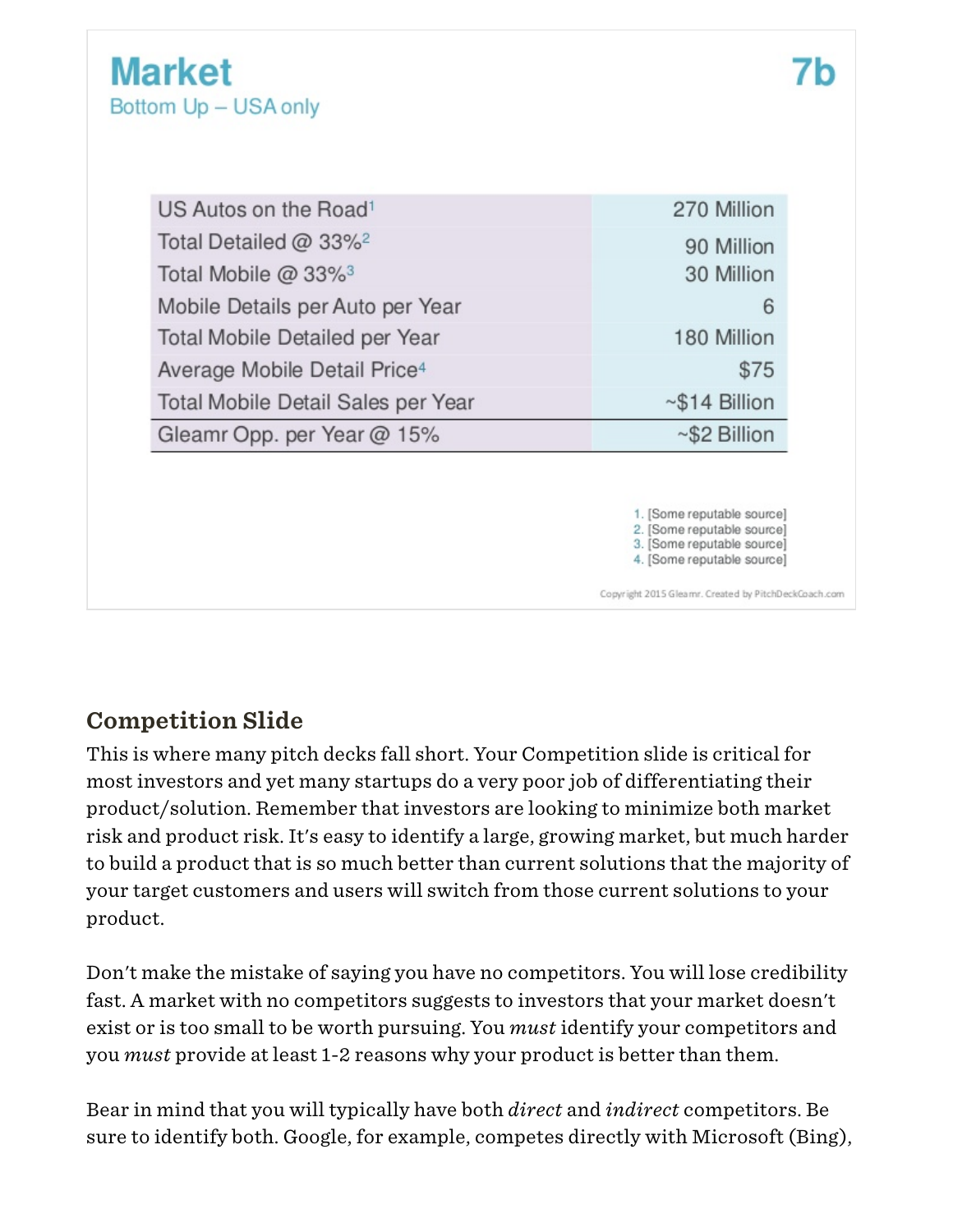Yahoo, Facebook and other providers of online advertising. They also compete indirectly with TV, radio, print and other providers of offline advertising.

Of course, if you are pioneering a new technology, your competition might only be the old manual way of doing things. For example, before Uber we all had to call a cab company for our 5am ride to the airport and then pray that they would actually show up.

You have a couple of options regarding the layout of your Competition slide. The first is the classic "Gartner Magic Quadrant" inspired 2x2 competitive landscape chart used in the Gleamr example below. Here you will identify the two most important points of differentiation between you and your competitors and construct your chart accordingly. In the example below we are saying that Gleamr's on-demand app for mobile auto detailers is more convenient and less expensive than other options available to busy consumers looking for a mobile auto detail in a hurry.

![](_page_14_Figure_3.jpeg)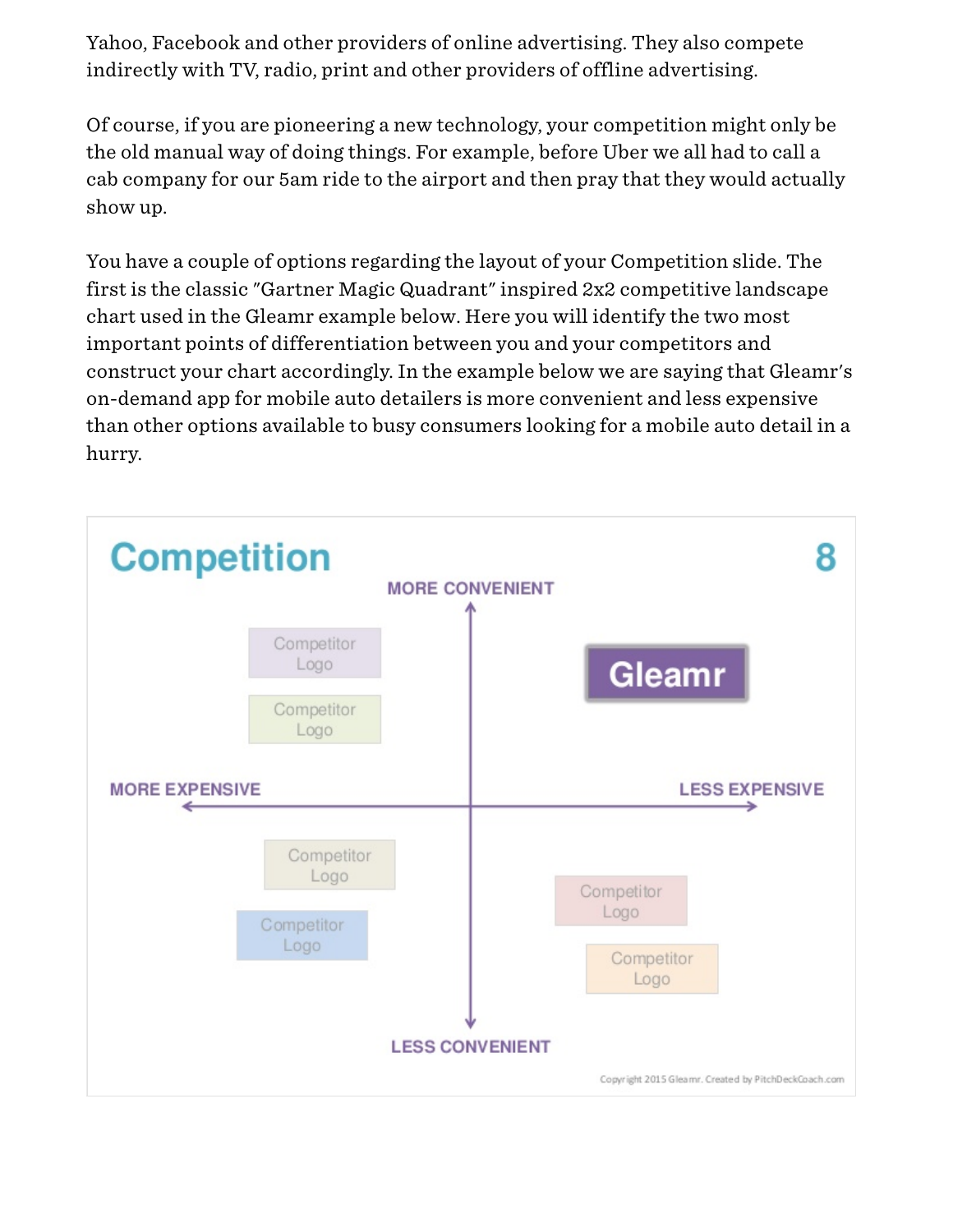A second option is the competitive matrix/grid. This is the classic "we have it, they don't" grid. With this option you will list important solution feature/benefits down the left side of you grid and then list yourself and your competitors across the top of the grid. Note that "important" is defined by what your target customers consider important, not you. So with 5 feature/benefits and yourself plus 3 major competitors you would end up with a 5x4 grid. Hopefully your solution will be the only one that checks the box for all 5 feature/benefits that drive your target customers' purchase decisions.

#### Growth Slide

This slide addresses execution risk. Investors want to be convinced that you know how to transform a competitive product for a large, growing market into a substantial, sustainable business. Any successful business executes well on these three operational activities:

- 1. Customer Acquisition: How do your Sales and Marketing teams create awareness and generate demand for your product to acquire new customers?
- 2. Customer Retention: How does your Customer Service team keep your existing customers happy so you don't lose them to your competitors?
- 3. Product Innovation: How does your Product Development team keep enhancing and extending your solution so that it remains competitive?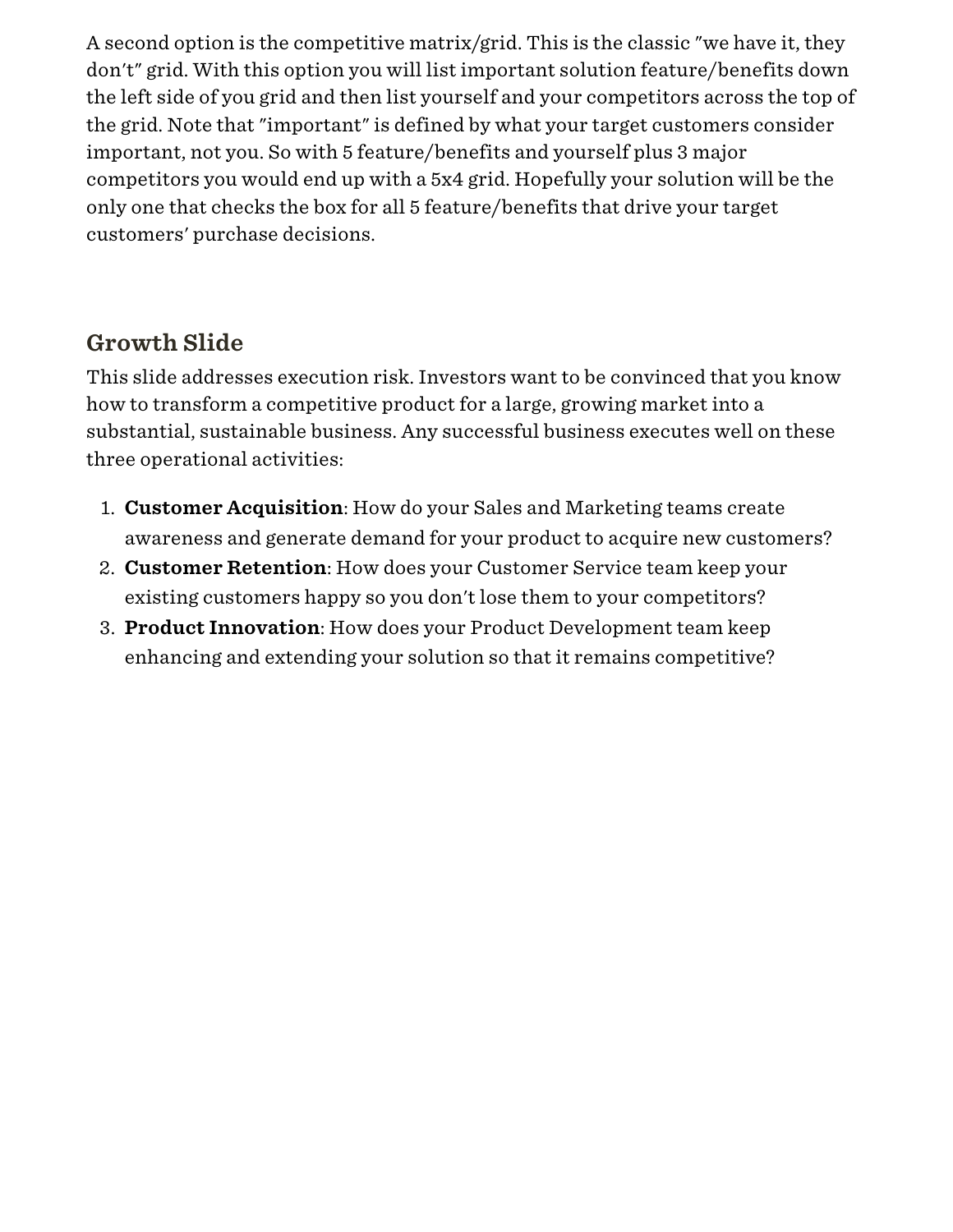# **Growth Strategy**

How we will scale our business

![](_page_16_Figure_2.jpeg)

There are three very important numbers (key metrics) you need to explain to investors to demonstrate that you have a viable business that can scale. You need to acquire empirical data for these three numbers as quickly as possible. They are:

- 1. Customer Acquisition Costs (CAC): What's your total fully loaded cost to acquire a paying customer? Eg: \$100.
- 2. Lifetime Value of Customer (LTV): How much will a customer pay you before you lose them? Eg:  $$100/mol \times 48$  months =  $$4,800$
- 3. Payback Period: How long does it take for a customer to cover their acquisition cost? Eg: \$100/\$100/mo = 1 month using the example above.

Being able to generate an LTV that is a strong multiple of your CAC is a basic prerequisite for a profitable business. Of course, you'll also need to cover your cost of revenue and other operating expenses, such as product development and customer service, to be profitable.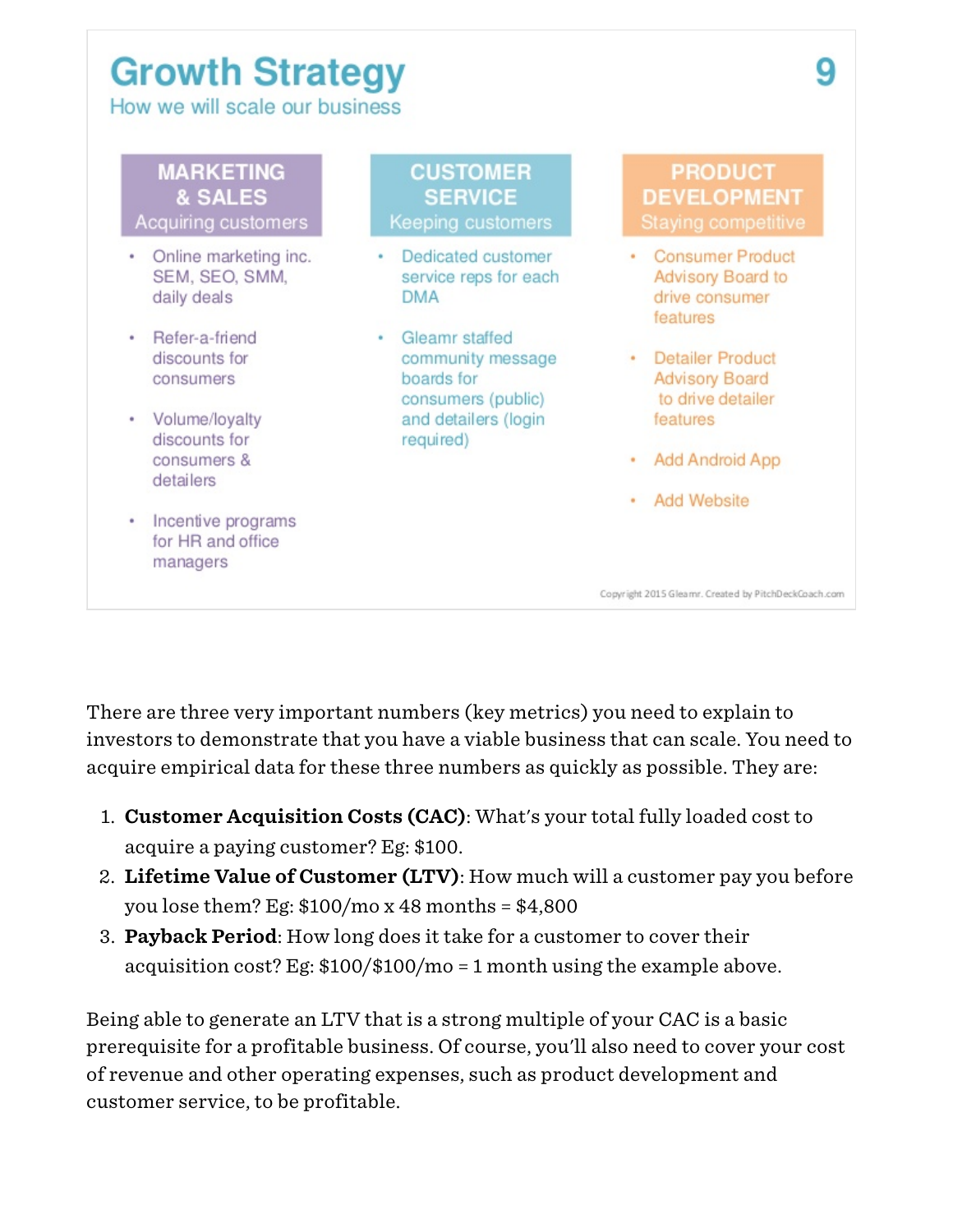#### Traction Slide

This is one of the most important slides in your deck. It addresses all three aspects of risk that investors are looking to minimize as they evaluate you as an investment opportunity, namely market risk, product risk and execution risk. By definition, if you are acquiring customers, there must be a market for your product, you must have a competitive product, and you have demonstrated enough operational expertise to successfully market and sell your product to at least some of customers in your market. The only questions that remain at that point are can you replicate your initial success at scale and can you keep your product competitive as you grow.

Assuming you can acquire customers profitably, or at least show a trend of declining acquisition costs to demonstrate a path to profitability, you switch from asking investors to fund a proof of concept (with lots of market and product risk) to asking them to fund growth (which is mostly execution risk).

Traction is measured by acquisition, engagement, retention and revenue numbers you should identify to investors as your key metrics. These are the numbers you use to manage your business and measure success. Traction metrics might include customer acquisition costs (CAC), lifetime value of customer (LTV), total number of paying customers, monthly active users (MAUs), monthly recurring revenue (MRR), average revenue per user (ARPU), monthly churn rate and so on.

When using key metrics to illustrate traction, be sure to highlight trends and rates of change. An ideal scenario for investors, for example, might be customer and revenue doubling monthly coupled with declining customer acquisition costs.

If you haven't yet launched your product, then consider using this slide to instead identify major milestones for product, key hires, funding, etc. Even if you don't have traction, I would always identify your key metrics. It tells investors you understand the mechanics of your business and the levers you will need to pull in order to make it successful. When discussing key metrics I like to include revenue drivers. More on this on the Financials slide coming next.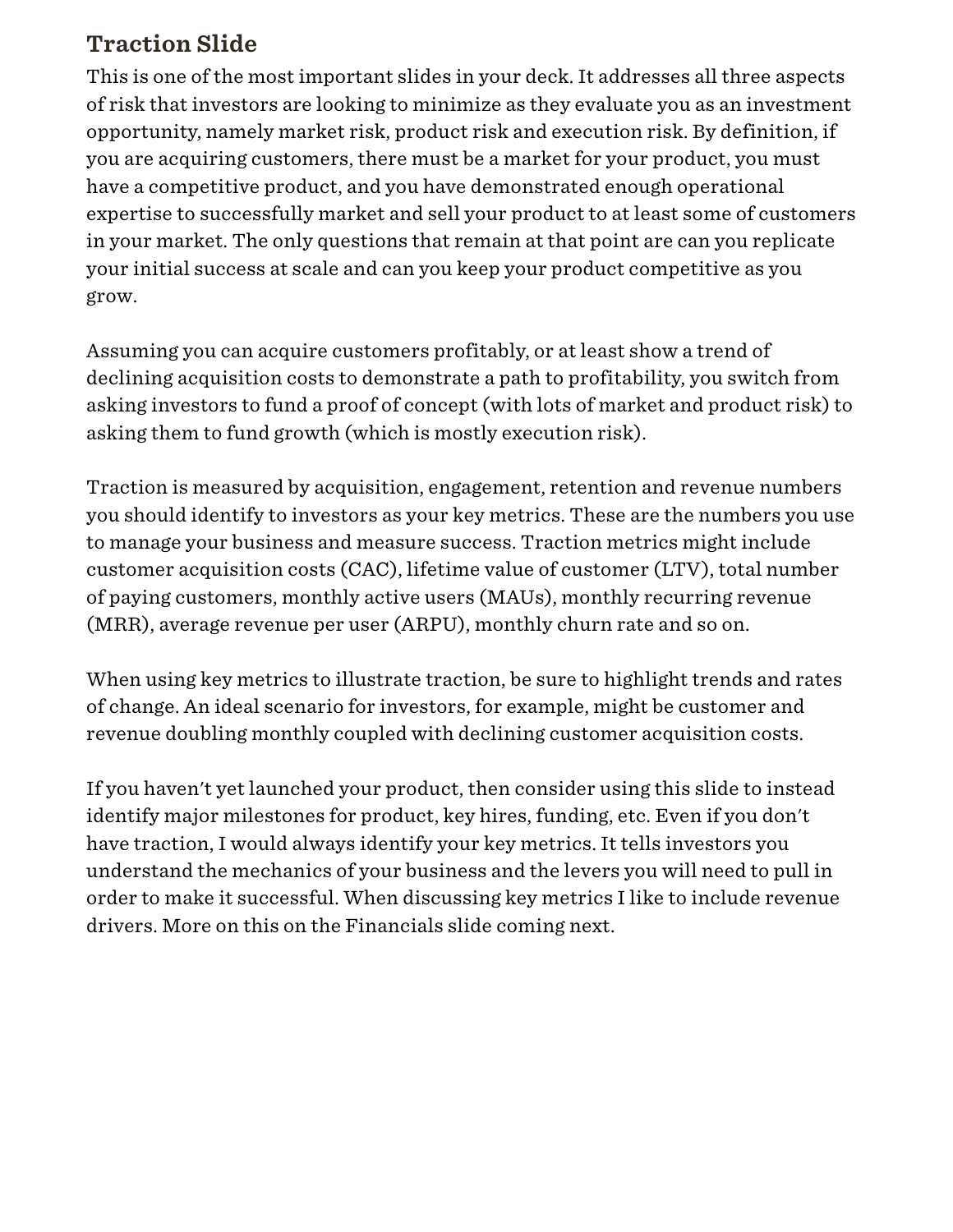# **Traction**

Detailers and consumers love our service...

![](_page_18_Figure_2.jpeg)

### Financials Slide

Your Financials slide is your current best guess projection of revenue, costs and expenses over the next 3 years. The numbers themselves aren't that important as long as they are not so small that they are not interesting to investors and so large that they are completely unbelievable. My advice is to get them into the right ballpark and highlight your key assumptions in the model, such as your revenue drivers and the amount of money you will spend on key operations such as marketing, sales, product development and customer service. Investors can then decide for themselves if they think your assumptions are reasonable.

I like to include cumulative EBIT (Earnings Before Interest and Tax) so that investors can see how much money you will burn before you stop losing money and become profitable. I also suggest you include percentages alongside your numbers to save investors having to do math in their head for things like gross margin and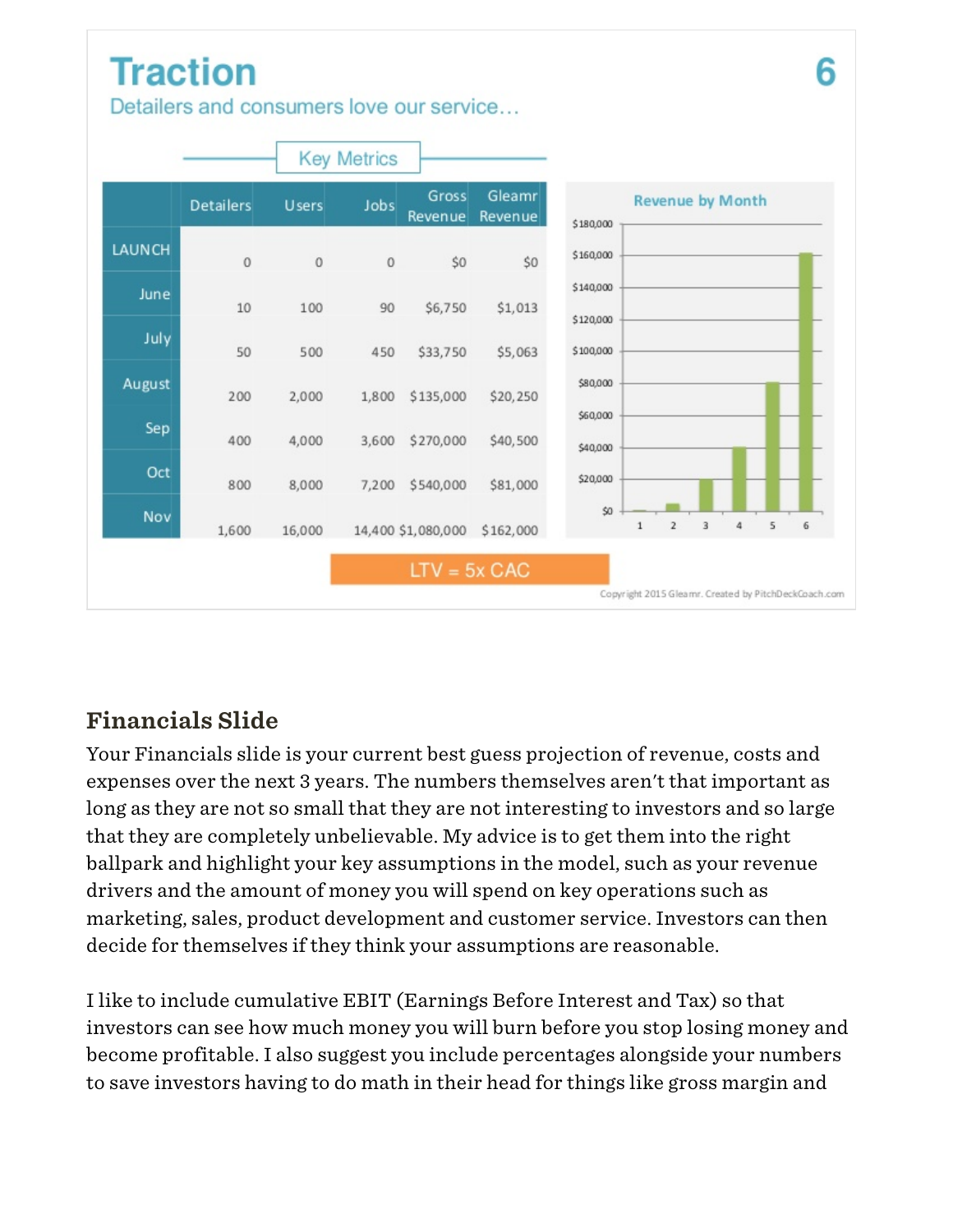sales and marketing as a percent of revenue. Most investors have a good idea, based on experience, of how revenue should be reinvested into each operation in order to grow a startup business to critical mass.

|                            | YEAR 1       | YEAR 2       | YEAR <sub>3</sub> |     |
|----------------------------|--------------|--------------|-------------------|-----|
| <b>Detailers</b>           | 5,000        | 40,000       | 160,000           |     |
| Users                      | 50,000       | 400,000      | 1,600,000         |     |
| <b>Jobs</b>                | 500,000      | 4,000,000    | 16,000,000        |     |
| Average Price per Detail   | 75           | 80           | 90                |     |
| GLEAMR REVENUE @ 15%       | 5,625,000    | 48,000,000   | 216,000,000       |     |
| Cost of Revenue            | 0            | 0            | Ω                 |     |
| <b>GROSS PROFIT</b>        | 5,625,000    | 48,000,000   | 216,000,000       |     |
| <b>OPEX</b>                |              |              |                   |     |
| - Sales & Marketing        | 5,062,500    | 38,400,000   | 151,200,000       | 70% |
| <b>Customer Service</b>    | 1,687,500    | 9,600,000    | 21,600,000 10%    |     |
| <b>Product Development</b> | 562,500      | 2,400,000    | 10,800,000        | 5%  |
| - Misc.                    | 281,250      | 2,400,000    | 4,320,000         | 2%  |
| <b>TOTAL OPEX</b>          | 7,593,750    | 52,800,000   | 187,920,000       |     |
| <b>EBIT</b>                | $-1,968,750$ | $-4,800,000$ | 28,080,000        | 13% |
|                            |              | $-6,768,750$ |                   |     |

### Team Slide

Your Team slide is another critical slide that often gets insufficient attention in the pitch decks I have seen. It speaks to execution risk. Investors want to know that the team has significant experience and expertise in as many of the following areas as possible:

- 1. Similar Startups: Eg: Founders or early/key employees in a similar startup. Bonus points for a startup that became a market leader and/or achieved a successful exit.
- 2. Similar Technology: Eg: Built a similar product for another company or startup.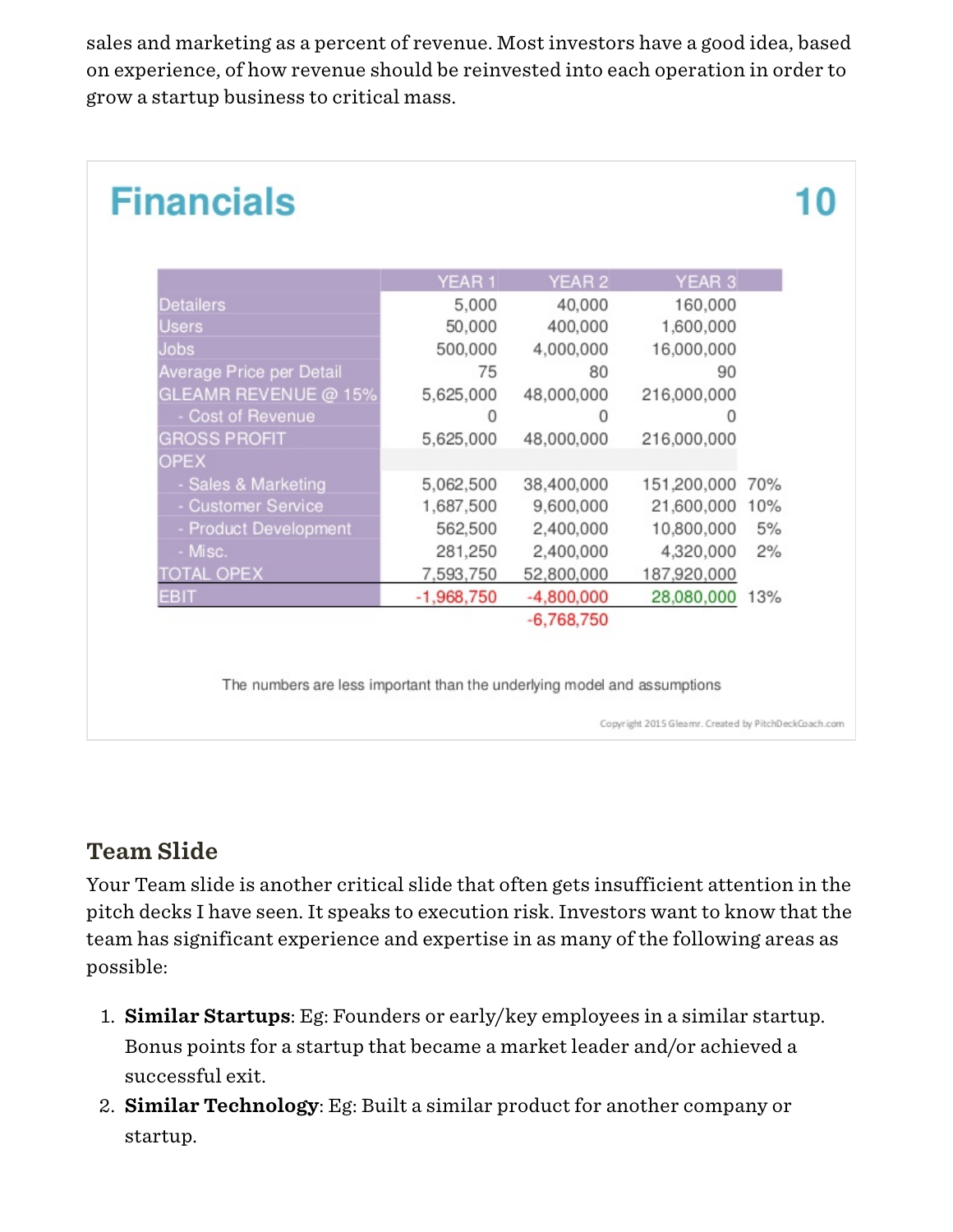3. Similar Markets: Eg: Successfully marketed and sold products into the company's current target market.

At a minimum, your team should include a business guy (who owns/drives the company and product visions) and a technology guy (who owns/drives product delivery). I am of course using "guy" in the generic, gender neutral sense. Investors also like to see brand name startups on a team member's resume. And they also like to see team members who have worked together before, ideally for another startup, especially if that startup was successful.

Note that your Team slide should include every important member of your extended team. This should include founders, key employees, advisors and investors (if any). Creating an advisory board is a very simple way to add industry expertise to your "team" and is something that I strongly recommend For example, being able to drop a line like "We have the CMO of the largest real estate brokerage in the world on our advisory board" really boosts your credibility if your are focusing on a real estate opportunity. A second and equally important benefit of advisors is that they can quickly help you refine your business and product vision themselves and connect you to people they know who can do the same. You can also use advisors to add significant technology and startup experience and expertise to your team.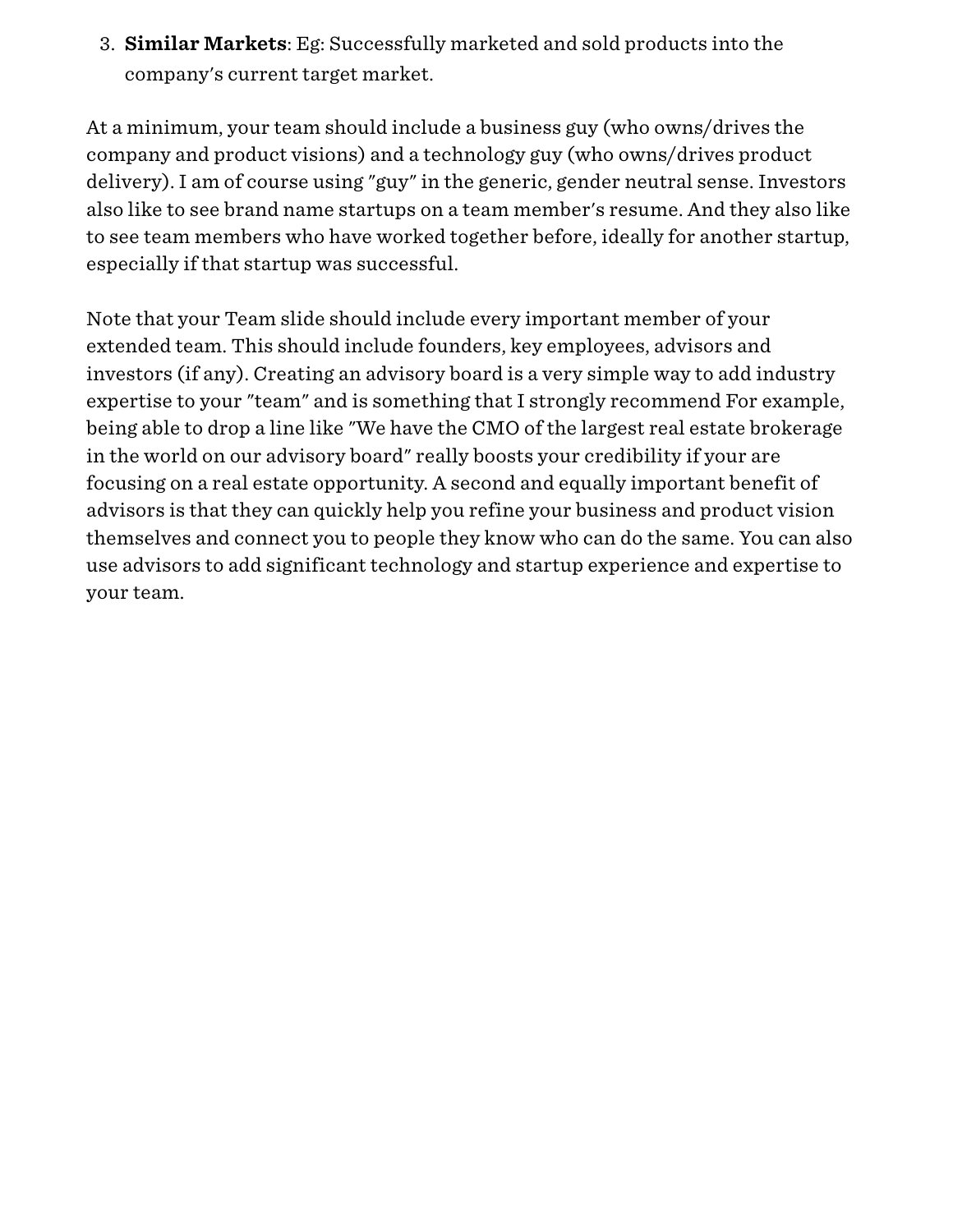![](_page_21_Figure_0.jpeg)

### Funding Slide

And so we come to the ask slide. By now you should have clearly identified a large growing market, described (or launched) a competitive product that should be poised to dominate your market, and convinced the investor that you have what it takes to execute against your opportunity. In other words, you should have left them with an impression of huge upside potential with nominal market, product and execution risk.

Now it's time to ask for the money. I like to tie the ask back to the financial model on your Financials slide. In my example below, Gleamr is asking for the \$2M they need to execute Year 1 of their financial plan. The plan identifies very clearly what traction (users, customers and revenue) the investor should expect and how much of their money Gleamr will allocate the investment across their various operations including Sales & Marketing, Customer Support and Product Development.

# 11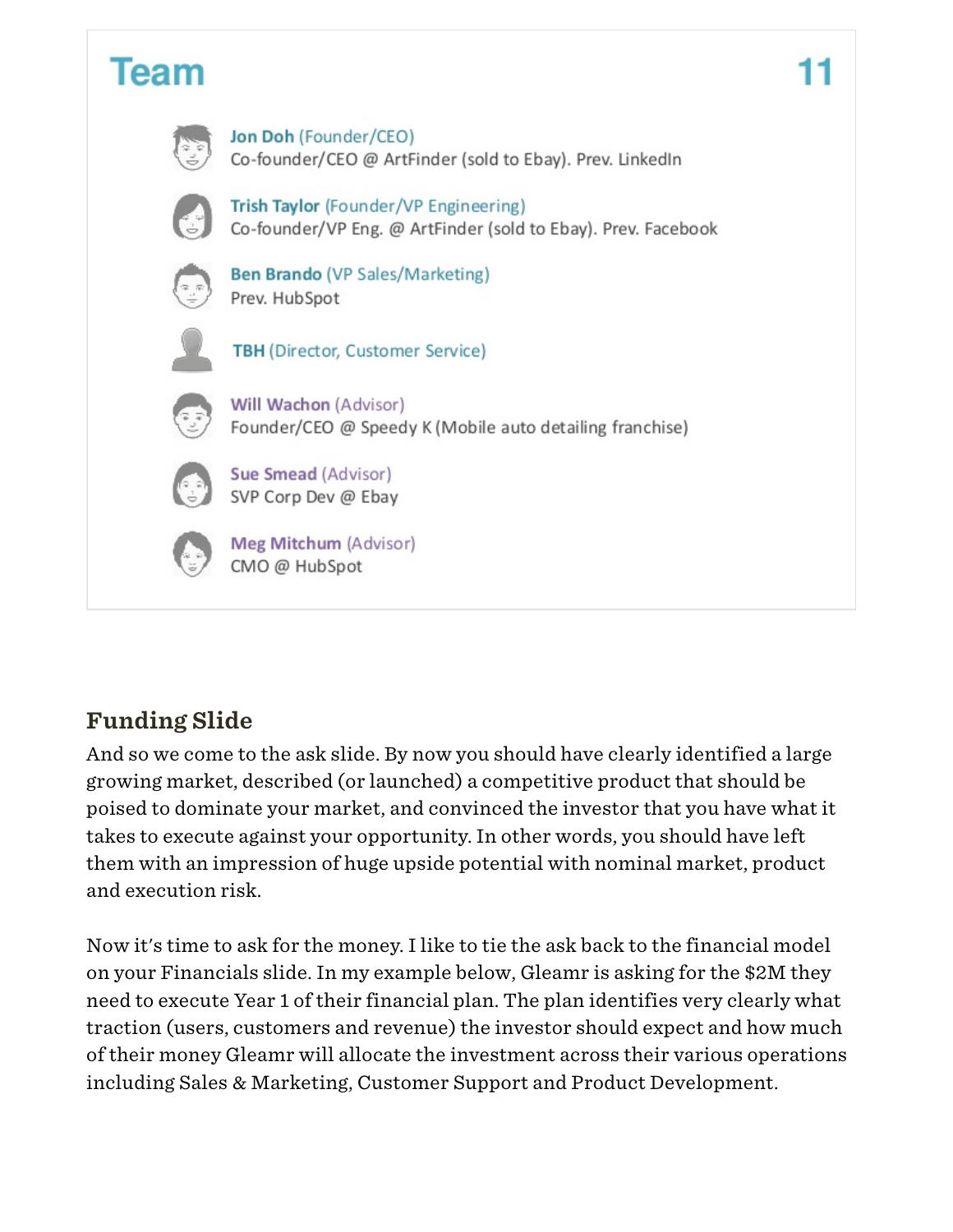![](_page_22_Picture_0.jpeg)

### Summary Slide (Again)

Since you'll want to leave a slide up while you answer questions, I suggest you have a second copy of your Summary slide at hand to end on a high note.

So that's the end of our discussion of what to include in your pitch deck. Before I finish, I'd like to wrap things up with a quick discussion of elevators pitches.

#### Why You Also Need an Elevator Pitch

Your elevator pitch is a written summary of your pitch deck that an investor can skim in 30 seconds or less. It's also something you or someone you trust can forward to an investor to pique their interest. Most investors will not even bother to read or listen to your pitch deck unless you have caught their attention with a crisp, compelling elevator pitch. Of course, your elevator is simply a summary of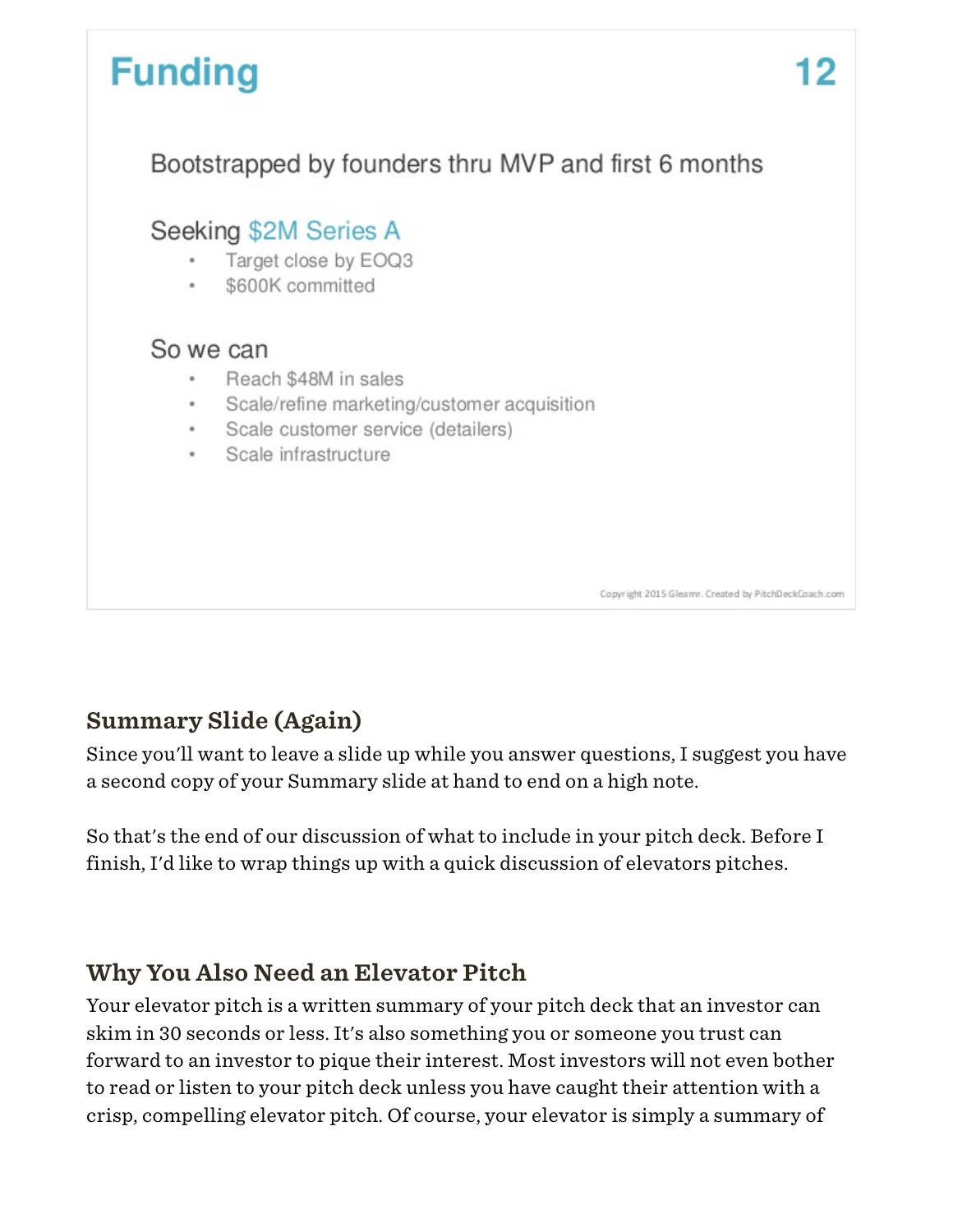the content in your pitch deck and is easy to produce once your pitch deck is complete. Here's an elevator pitch template for you to use along with an example using the Gleamr example from the pitch deck above.

### Elevator Pitch Template

[ Your company name ] is [ your solution ] for [ your target customers/users ]. We help [your customers/users] [solve this problem with these benefits].

We're initially targeting [ your market ]. We make our money by [ your business model ]. We acquire customers by [ your customer acquisition strategy ]. Our Lifetime Value of Customer (LTV) is [ your multiple ] of our Customer Acquisition Cost (CAC).

We have [ your team advantage ], [ your technology advantage ]. [ Your traction statement ].

We're seeking [ your desired funding ] to [ your primary use of funds raised ].

#### Elevator Pitch Example

Gleamr is "Uber for mobile auto details." We help consumers get an affordable, professional auto detail wherever they are, whenever they want. And we help mobile auto detailers spend less time chasing customers and more time detailing cars.

We're initially targeting the \$12B US market for mobile auto details. We make our money by collecting a 15% transaction fee from auto detailers. We acquire customers primarily through online marketing and we currently get a 5x return on our customer acquisition cost.

We have an experienced team with deep domain expertise, patent pending technology and a significant first mover advantage. In our first six months we've signed up 1,600 detailers and 16,000 consumers. We're currently making \$162K a month and doubling users and revenue every month.

We're seeking \$2M in Series A funding which will get us to \$48M in sales.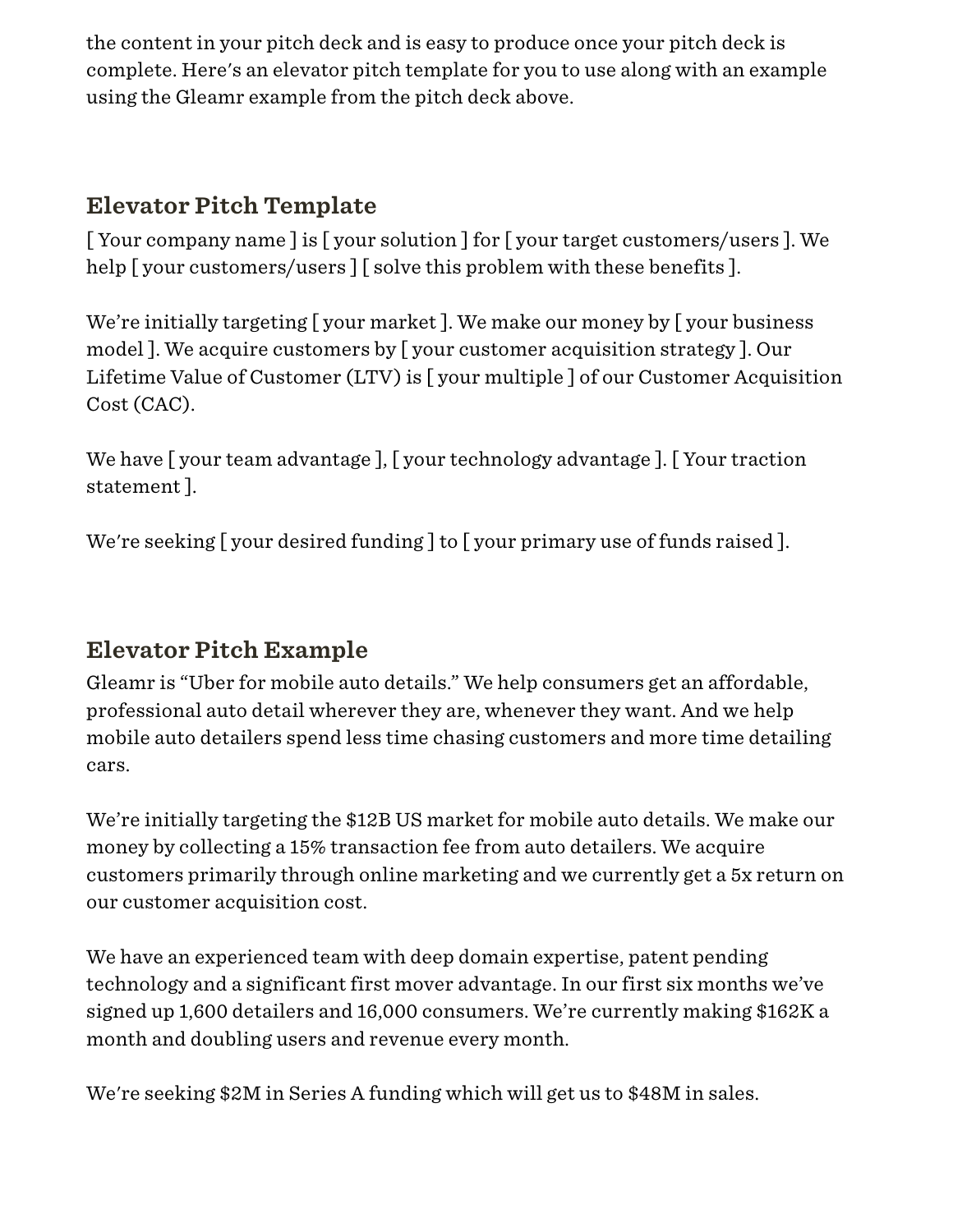#### Please Share this Article if You Found It Useful

I hope you found this article useful If you did, please use one of the share buttons on this page to share this article on your favorite social media site.

#### Recommended Reading

Did you know that VCs will spend an average of *3 minutes and 44 seconds* reading your pitch deck? Click [here](http://techcrunch.com/2015/06/08/lessons-from-a-study-of-perfect-pitch-decks-vcs-spend-an-average-of-3-minutes-44-seconds-on-them/) for more info. It'll help you understand what you're up against.

#### Need Help with Your Pitch Deck?

I can review your current pitch deck or build you a new one from scratch.

[Learn More](http://pitchdeckcoach.com/)

#### **Comments**

This article will always be a work in progress. Please use the comments section below to suggest things you think I should add or change. Note that comments are moderated, so please keep your comments constructive and on topic. Thanks.

Follow PitchDeckCoach on [Twitter](https://twitter.com/PitchDeckCoach)

Copyright PitchDeckCoach, 2015.